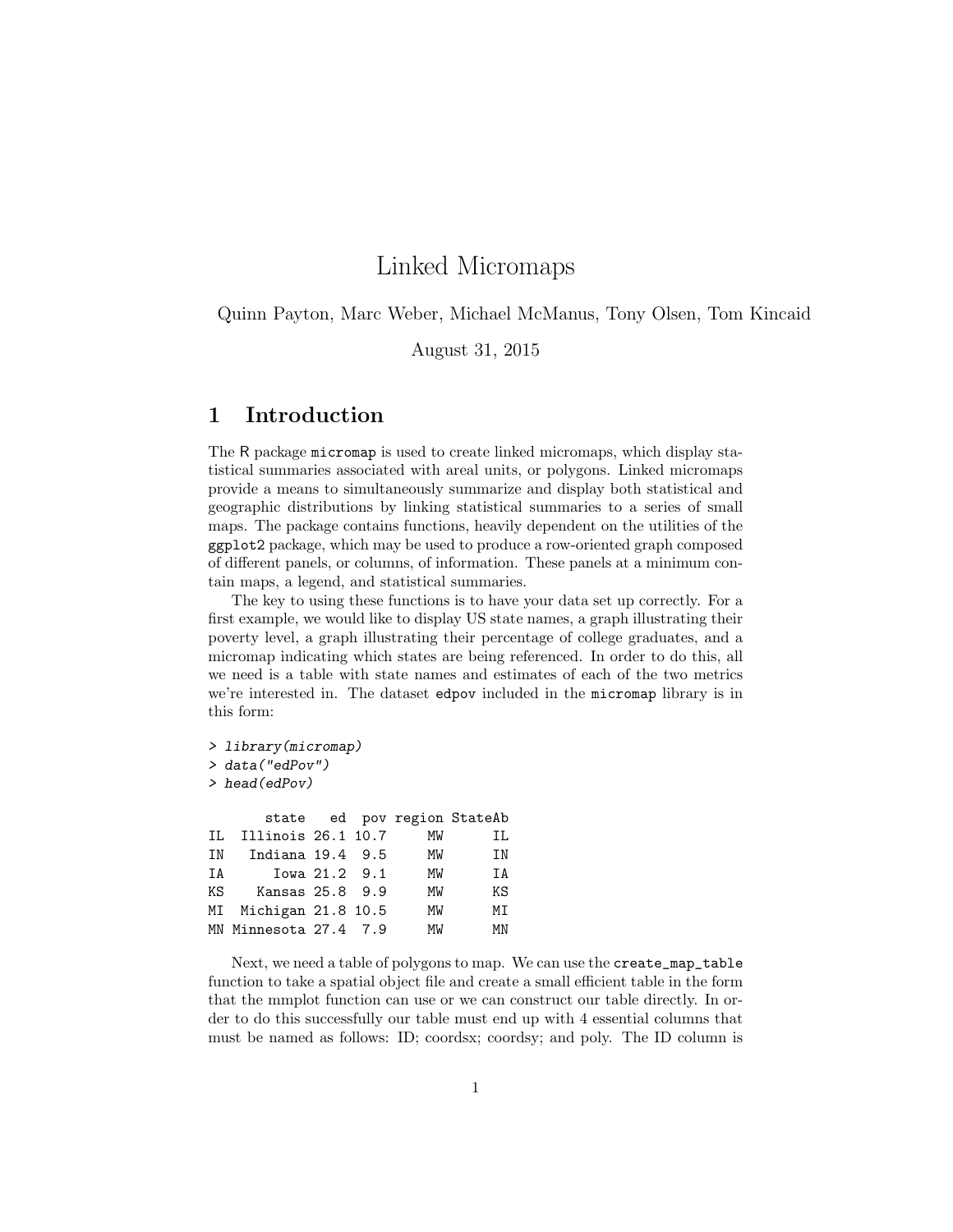what links to the table of statistics. The poly column is used to identify state polygons for the same ID (otherwise R will connect all the vertices with some odd looking results). For this first example we will use the USstates included with the library and use create\_map\_table in order to get the data in the right format.

Some preliminary steps are usually required to use the create\_map\_table function. First, many spatial objects are quite detailed, far more detailed than what is needed for a micromap. The size and complexity of these files will drastically reduce the speed at which plots can be produced and, in some cases, overwhelm R with the amount of data being handled causing it to crash. One option for reducing shapefile complexity is to use a simplification function from the maptools library which can be used to reduce the size and complexity of a spatial object. See Section 3,"Preparing data for use with the library", for more details and an example. The USstates data is very simple and therefore we will hold off discussion of the thinning function until later.

The second (and much simpler) step in successfully using the create\_map\_table function is assigning an explicit ID to each polygon. The data table associated with the spatial object must have an ID column (literally called 'ID') to name each polygon. This is the column that will be used to link the information from the stat table to this built map table. With this in mind we can check the data table from our USstates file by using the following @data syntax. The "@" syntax refers to grabbing the data object stored in this slot of an sp spatial object. To examine the other slots of this shapefile one would use the slotNames() function.

```
> data("USstates")
> head(USstates@data)
 ST ST_NAME AREA_KM PERIM_KM
0 AK Alaska 1506038.1 60260.638
1 AL Alabama 133761.0 2354.600
2 AR Arkansas 137733.7 2172.208
3 AZ Arizona 295267.5 2395.409
4 CA California 409603.3 5682.304
5 CO Colorado 269599.9 2100.092
```
Since there is no ID column in this table we can insert a second argument into create\_map\_table identifying which column we would like to use as our ID. The ST column will be used in linking to our stats table so that will be used:

```
> statePolys <- create_map_table(USstates, IDcolumn="ST")
> head(statePolys)
```

|  |          |  |        | ID region poly coordsx coordsy hole plotorder plug |  |
|--|----------|--|--------|----------------------------------------------------|--|
|  |          |  |        | 1 AK 1 1 2 5 0 1 0                                 |  |
|  | 2 AK 1 1 |  | 7 10 0 |                                                    |  |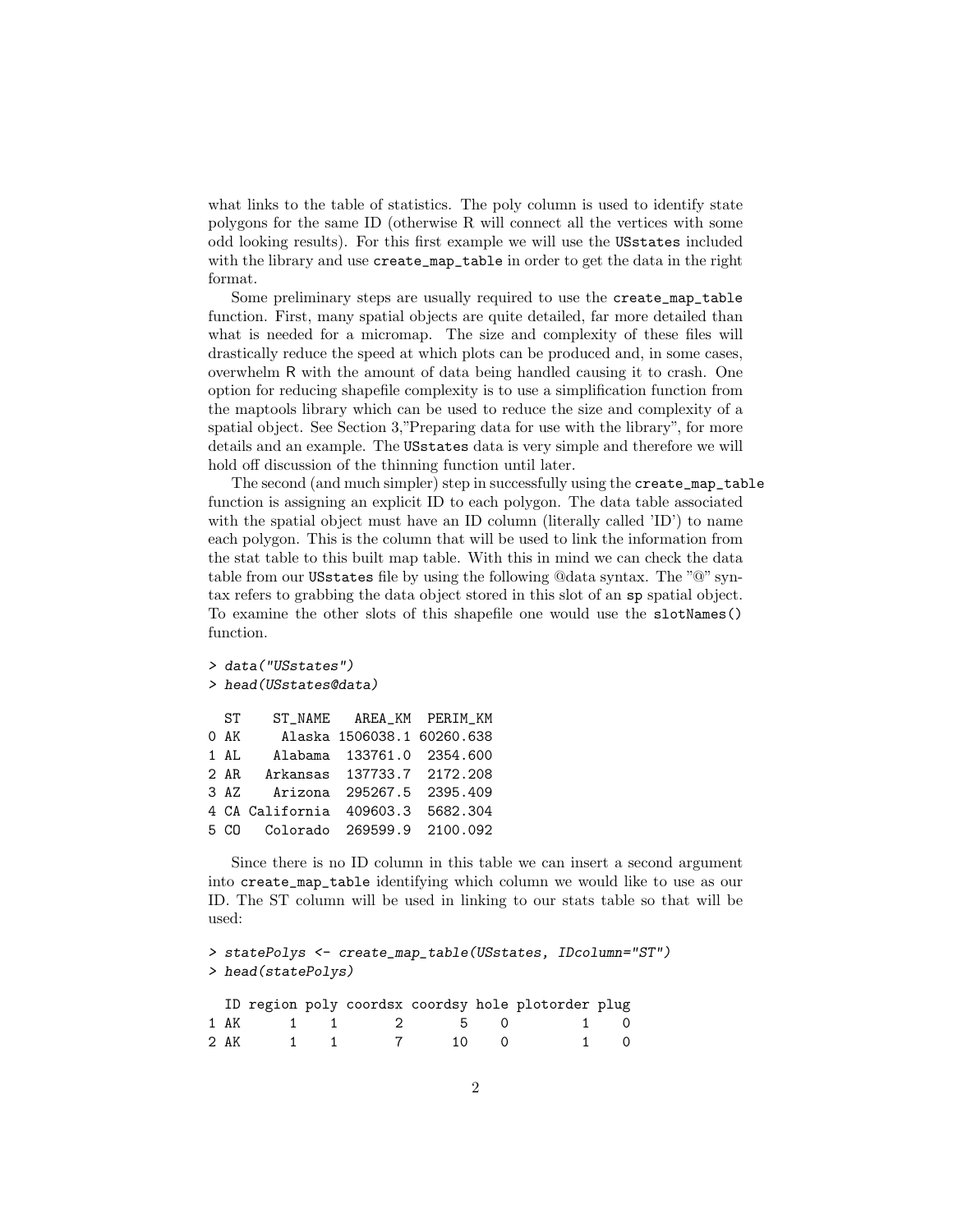|                              | 4                                |                                    |    | $1 \qquad 0$                     |  |
|------------------------------|----------------------------------|------------------------------------|----|----------------------------------|--|
|                              |                                  |                                    |    | $1 \qquad 0$                     |  |
|                              |                                  |                                    |    | $1 \qquad 0$                     |  |
|                              |                                  |                                    |    | 1 0                              |  |
| 3 AK<br>4 AK<br>5 AK<br>6 AK | $1 \quad 1$<br>1 1<br>1 1<br>1 1 | $4\overline{4}$<br>$4\overline{4}$ | 12 | $\cup$<br>7 15 0<br>15 0<br>17 0 |  |

From here we can create the draft micromap plot. To graph our poverty and college degree metrics we must specify the type of graph to be used. As of now, there are only 6 types of graphs built in:

- Dot plots (with or without confidence limits)
- Bar plots (with or without confidence limits)
- ❼ Box summary (5 and 7 point)

Additional graph types will be built and included as needed. Users can create and include new graph types as is explained later in section 5, "Creating a new panel/graph type". The draft version of a micromap plot can be made with this code:

```
> mmplot(stat.data=edPov,map.data=statePolys,
    + panel.types=c("labels", "dot","dot", "map"),
+ panel.data=list("state","pov","ed", NA),
    + ord.by="pov", grouping=5,
    + median.row=T,
    + map.link=c("StateAb","ID"),
    + print.file="fig1.jpeg",print.res=300
+ )
```
A full explanation of all the function arguments is provided below but 3 things should be made clear here:

- ❼ panel.data is list of lists to specify which columns of the stat.data table to use in filling out the panels. For a panel needing multiple columns you would enter a sublist. There needs to be an entry for every panel even when specific data from the stat table isn't supplied by the user. As you can see here, the map panel has an NA entry. These entries cannot be left out. Note: The order of the entries in panel.data and panel.types must coincide. If we want to rearrange the order of the panels, the entries of both panel.data and panel.types need to be rearranged.
- ❼ map.link is a vector specifying which column from the stat table matches the respective column from the map table. In this example the StateAb column from the stat table matches each data line to its associated polygons in the map table labeled by matching entries in that table's ID column. Note that the StateAB column and the ID column have to be of the same case. Here both columns are uppercase.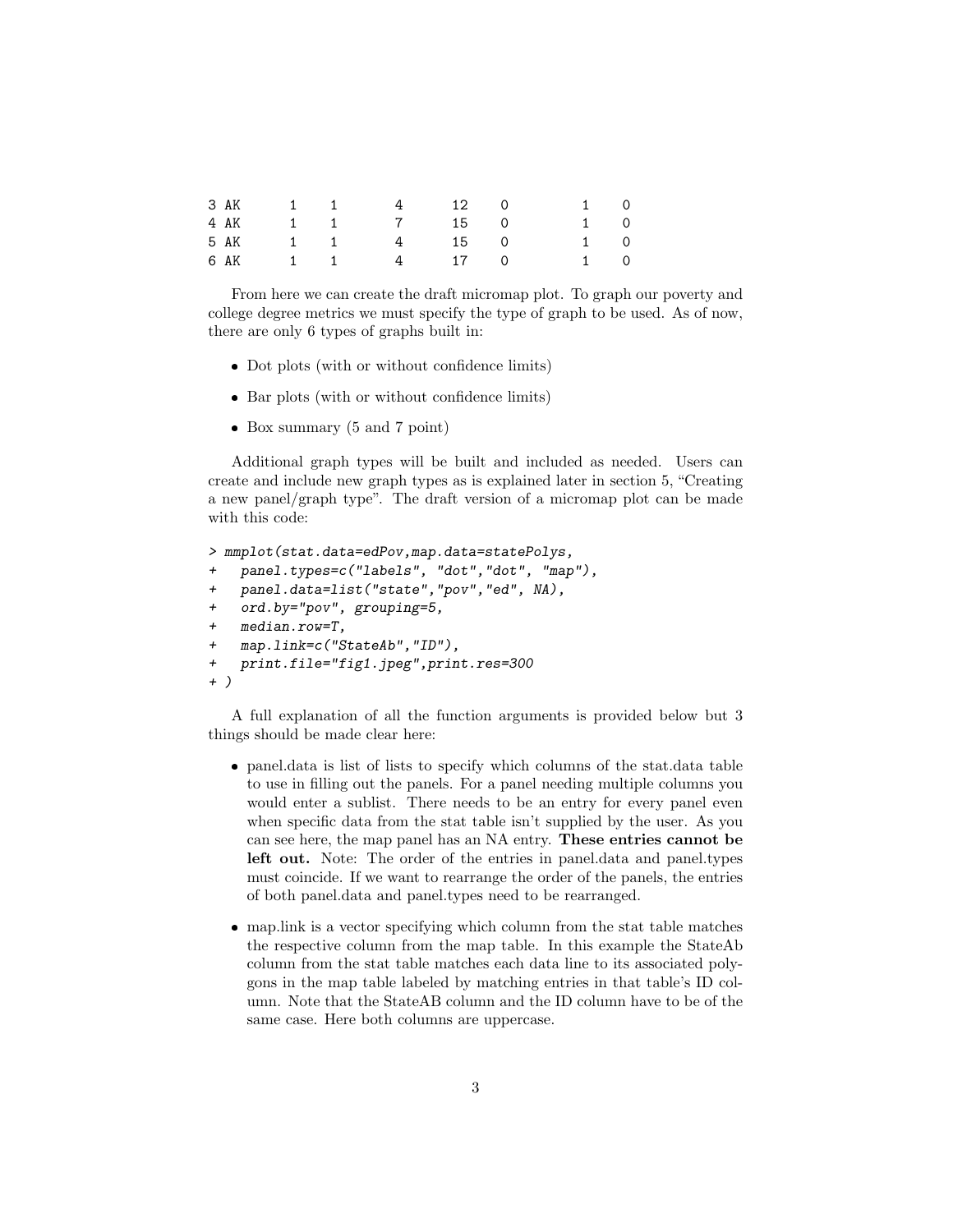

Figure 1: State Education and Poverty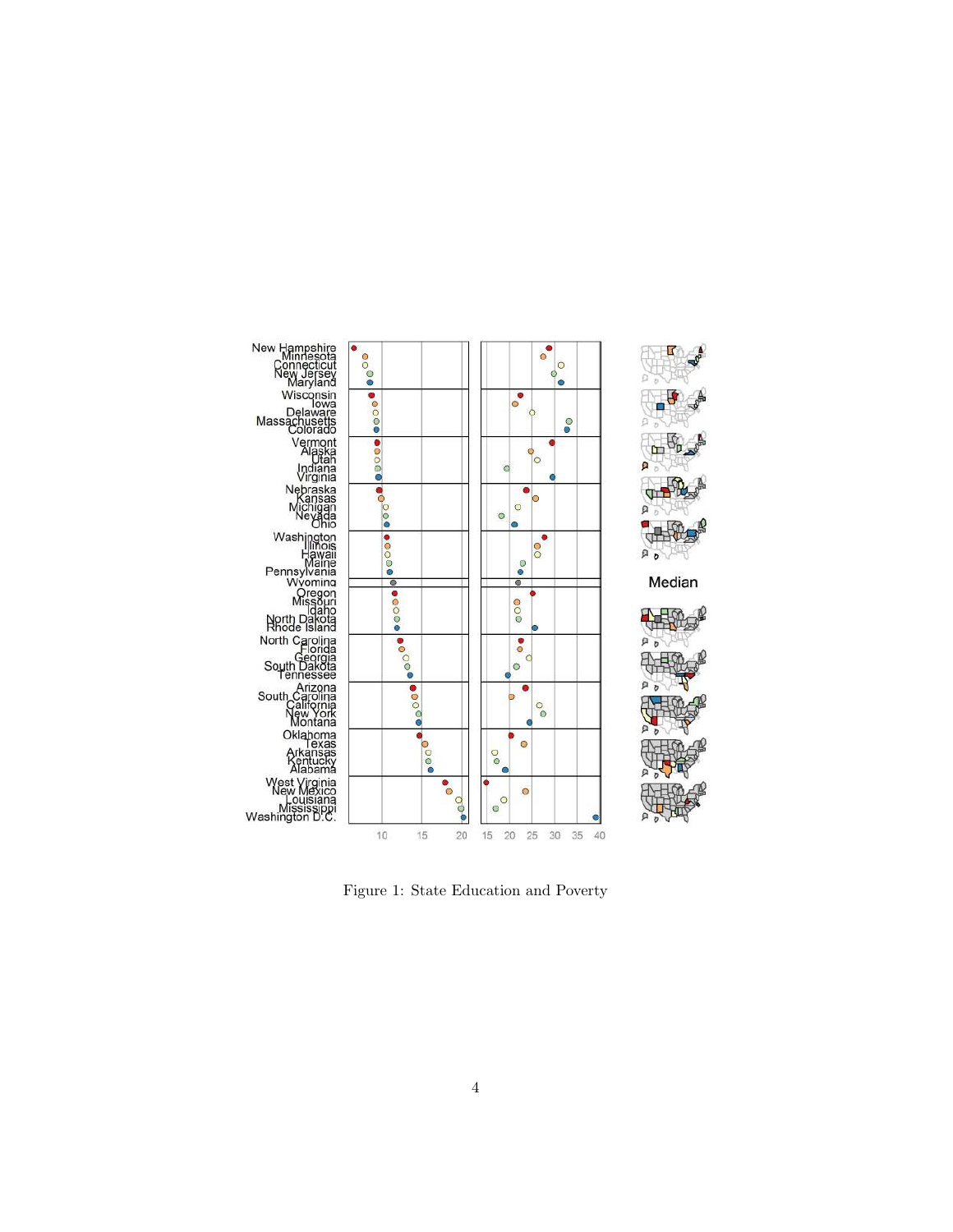❼ Setting median.row=TRUE will insert a median row. As is noted below, this will override the default to force the x and y axis coordinates to stay respective to each other which will probably cause distortion in the maps being presented. Adjusting panel.width should be used to manually correct this. If median.row is specified with an even number of polygons then the median is simply the average of the values of the  $n/2$  and  $(n/2)+1$ polygons. As that median value will not correspond to an observed data value and polygon then that median value is plotted on the statistical panel, but no label or polygon are assigned to that symbol.

This initial call will rarely result in high quality, final looking results. From here we can make notes on what adjustments would make this look better. We are attempting to replicate a figure created by Dan Carr [http://mason.gmu.](http://mason.gmu.edu/~dcarr/) [edu/~dcarr/](http://mason.gmu.edu/~dcarr/) and so we must make some adjustments.

As with most R functions, a few plot wide adjustments can be made by simply adding in extra arguments in the function call (such as plot.height, colors, and inactive.fill in this example). To adjust the individual panels, however, we must make a list of lists specifying which panel we are adjusting and then which attributes we would like to modify.

To make this more intuitive here is a quick and simple example. Suppose we just want to change the text alignment in panel 1 and the graph background colors in panels 2 and 3. First we make a list for each of these panels specifying the changes we would like to make with the first entry of each list specifying which panel is to be altered:

```
> list(1, align="left")
> list(2, graph.bgcolor="lightgray")
> list(3, graph.bgcolor="lightgray")
```
Now we compile these lists into a list of lists:

```
> list(list(1, align="left"), list(2, graph.bgcolor="lightgray"),
       + list(3, graph.bgcolor="lightgray"))
```
Now we can just add:

 $panel.att= list(list(1, align="left", list(2, graph.bgeolor="lightgray"),$ list(3,graph.bgcolor="lightgray"))

to our mmplot function call and see the changes. We have a lot more changes to make, though, so we might as well implement all of them at once. The following code is used to make the graph below in Figure [2:](#page-6-0)

```
> mmplot(stat.data=edPov, map.data=statePolys,
+ panel.types=c("labels", "dot", "dot","map"),
+ panel.data=list("state","pov","ed", NA),
+ ord.by="pov", grouping=5,
+ median.row=T,
+ map.link=c("StateAb","ID"),
```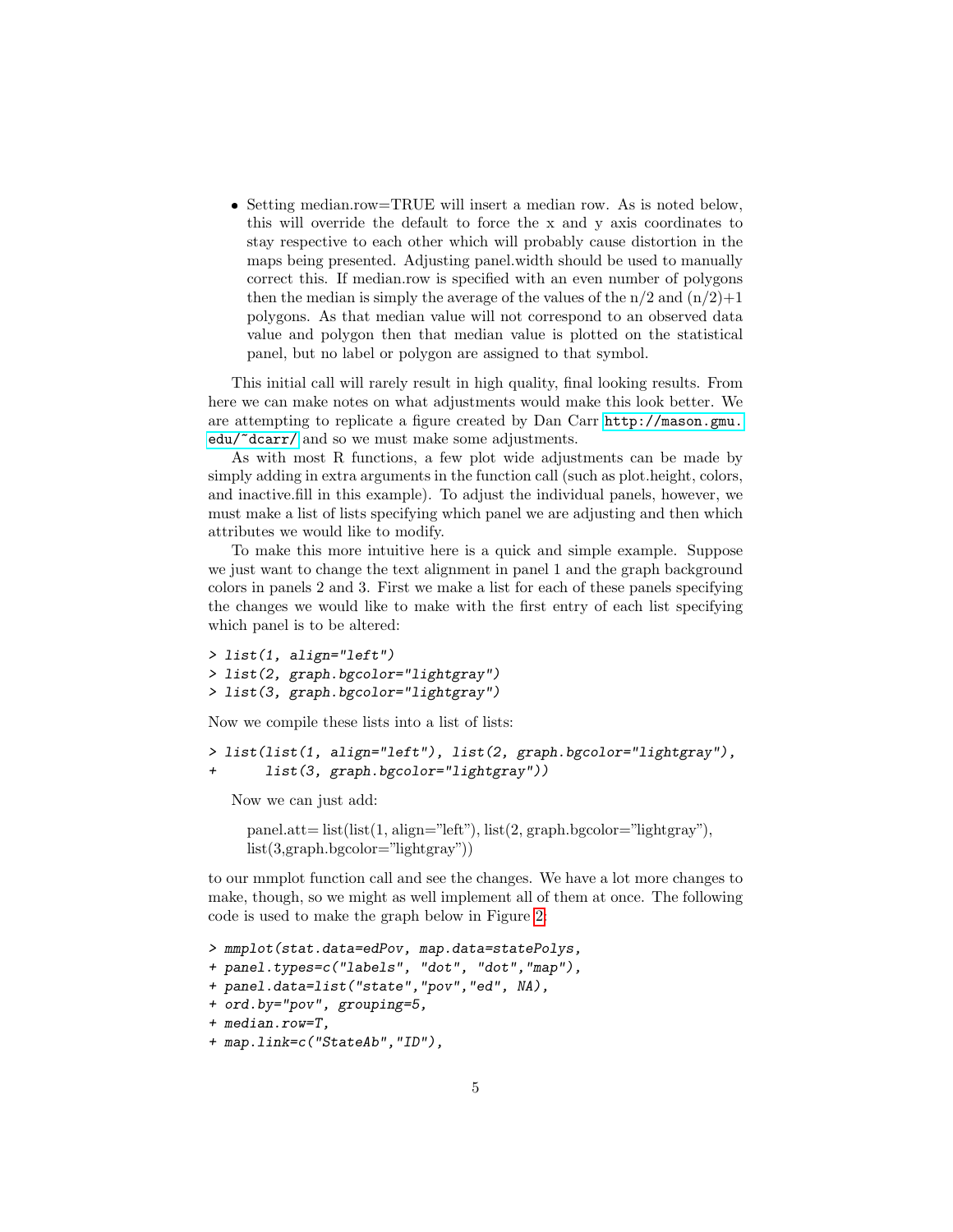```
+ plot.height=9,
+ colors=c("red","orange","green","blue","purple"),
+ panel.att=list(list(1, header="States",
+ panel.width=.8,
+ align="left", text.size=.9),
+ list(2, header="Percent Living Below \n Poverty Level",
+ graph.bgcolor="lightgray", point.size=1.5,
+ xaxis.ticks=list(10,15,20), xaxis.labels=list(10,15,20),
+ xaxis.title="Percent"),
+ list(3, header="Percent Adults With\n4+ Years of College",
+ graph.bgcolor="lightgray", point.size=1.5,
+ xaxis.ticks=list(20,30,40), xaxis.labels=list(20,30,40),
+ xaxis.title="Percent"),
+ list(4, header="Light Gray Means\nHighlighted Above",
+ inactive.fill="lightgray",
+ inactive.border.color=gray(.7), inactive.border.size=2,
+ panel.width=.8)), print.file="fig2.jpeg",
+ print.res=300)
```
This seems pretty good. Note "\n" inserts a carriage return in the header. Actual carriage returns have the same effect but should not be used as this will result in mmplot being unable to properly align panels, e.g. use:

". . . header="Percent Living Below \n Poverty Level". . . " not ". . . header="Percent Living Below Poverty Level"..."

We have two options for storing this final figure. In the mmplot function call we can add a line to the final list of panel attributes specifying a filename (and resolution if desired) as follows:

```
"mmplot(stat.data=edPov,. . . ,print.file='myFigure.tiff ', print.res=300)"
```
The ".tiff" tells the mmplot function that a tiff file is requested. Jpeg, jpg, png, ps, and eps files may also be produced in a similar manner. The other option is to store our function output in an R object as we build it. When we have results we are satisfied with we can use the printmmplot function to print it out:

 $myPlot \leq - \text{mmplot}(\text{stat.data} = \text{edPov}, \dots)$ print(myPlot, name="myFigure.tiff", res=300)

## 2 Quick Plotting Tips

Quick tips for making higher quality figures with the mmplot function: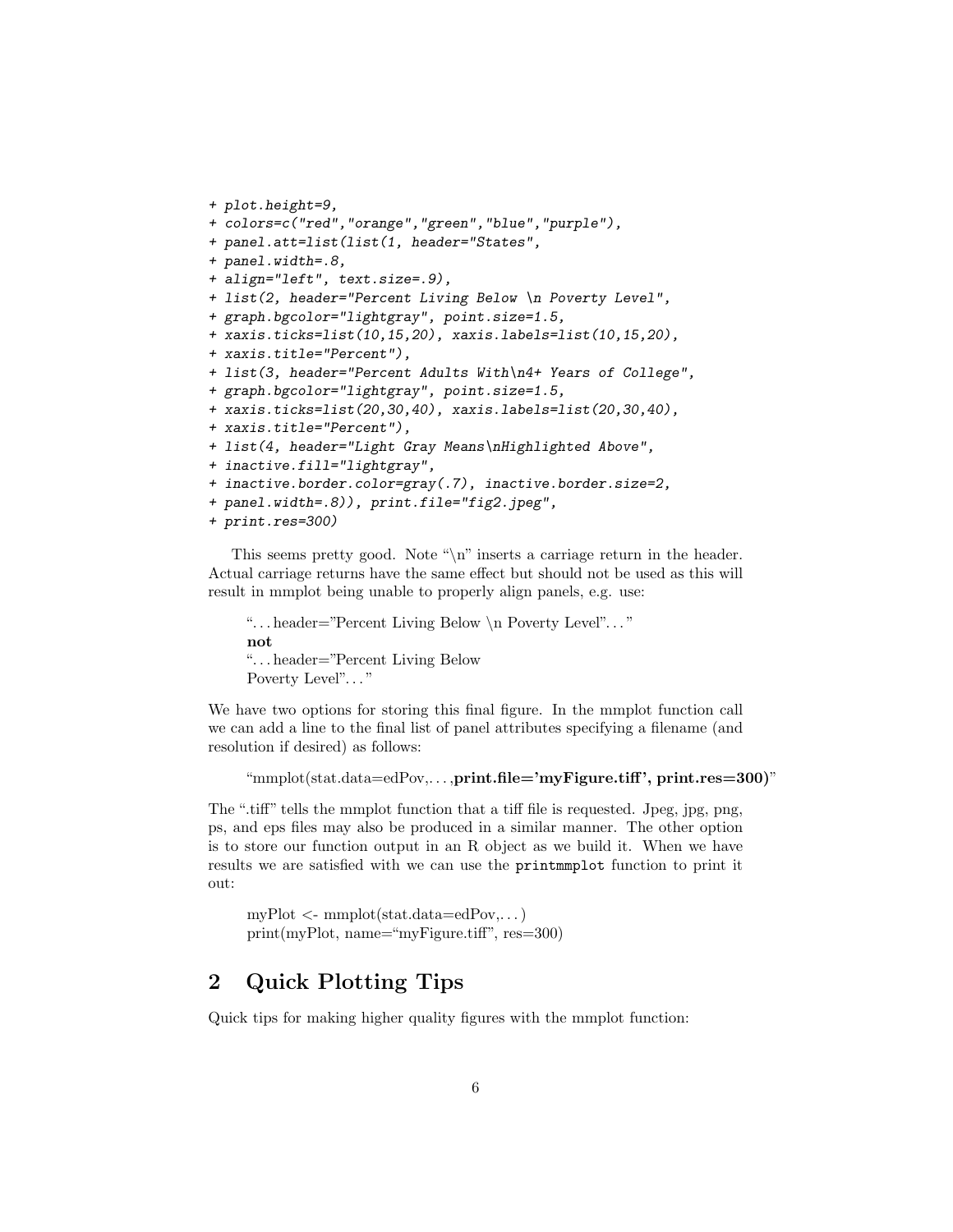

<span id="page-6-0"></span>Figure 2: State Education and Poverty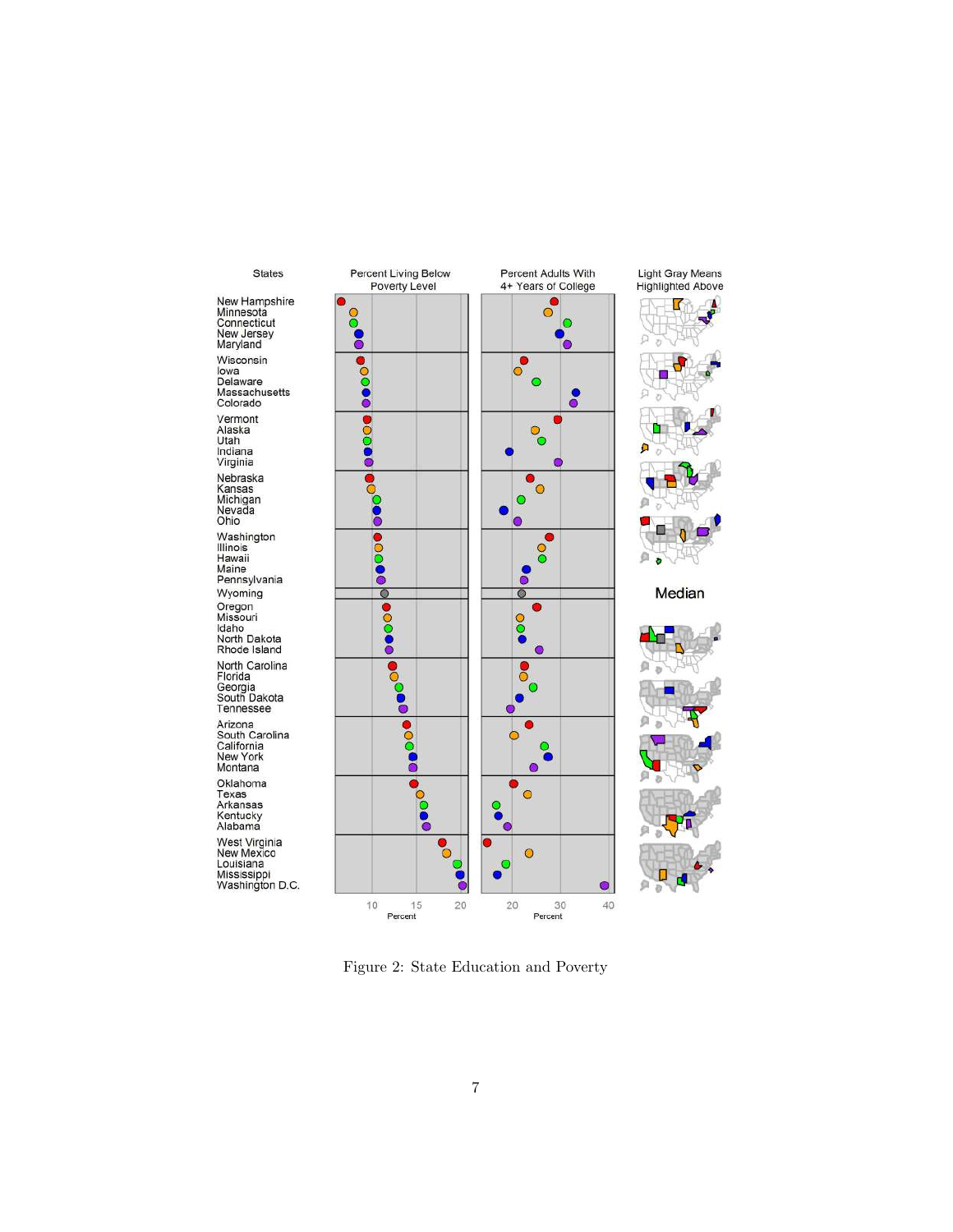- ❼ Panel widths will almost certainly need to be adjusted in order to have the text correctly fit across the panel. Text in the labels and ranks panels are defaulted to fit vertically correctly. If text is overlapping vertically, it may be because not enough vertical space is being provided on the plot. Adjusting plot.height (defaults to 7) and plot.pGrp.spacing (defaults to 1) can, and should, be used to correct this.
- ❼ Adjusting right and left panel margins are perhaps the most useful tool in making a plot look nice. Panels are printed out from left to right and many times a panel will overlap its preceding neighbor; therefore bringing in the left margin by setting left.margin=-.5 or even left.margin=-1 can be very helpful in clearing out white space. For neighboring panels (such as the poverty and education panels in the example) adjusting the left panel's right margin and the right panel's left margin can cause them to share a border thus appearing attached.
- ❼ As noted elsewhere, the micromaps are set to have the x and y axis coordinates set respective to each other. This causes quite a few unintended consequences, one of which is micromap "shrinkage" if the panel.width is not wide enough. If your maps look too small at first, expanding the panel width will probably enlarge your graph quite a bit.
- ❼ Also, due to an artifact (some might call it a bug) in ggplot2, this coordinate "respectivity" in the micromaps goes away when adding a median row. Therefore, one should be careful in such situations and take care in setting the panel width of the map panel to correct any distortion that may present itself.

We can illustrate these options by adding to our example. Suppose we wish to add a series of color coded bullets in front of our state names in the original poverty and education micromap. We can do this by specifying the dot legend panel.type. This now gives us five panel types.

```
> mmplot(stat.data=edPov,map.data=statePolys,
+ panel.types=c("dot_legend","labels","dot","dot","map"),
+ panel.data=list(NA,"state","pov","ed",NA),
+ map.link=c("StateAb","ID"),
+ ord.by="pov",
+ grouping=5,
+ median.row=T,
+ plot.height=9,
+ colors=c("red","orange","green","blue","purple"),
+ panel.att=list(list(1, point.type=20, point.border=TRUE),
+ list(2, header="States", panel.width=.8,
+ align="left", text.size=.9),
+ list(3, header="Percent Living Below\nPoverty Level",
+ graph.bgcolor="lightgray", point.size=1.5,
+ xaxis.ticks=list(10,15,20), xaxis.labels=list(10,15,20),
```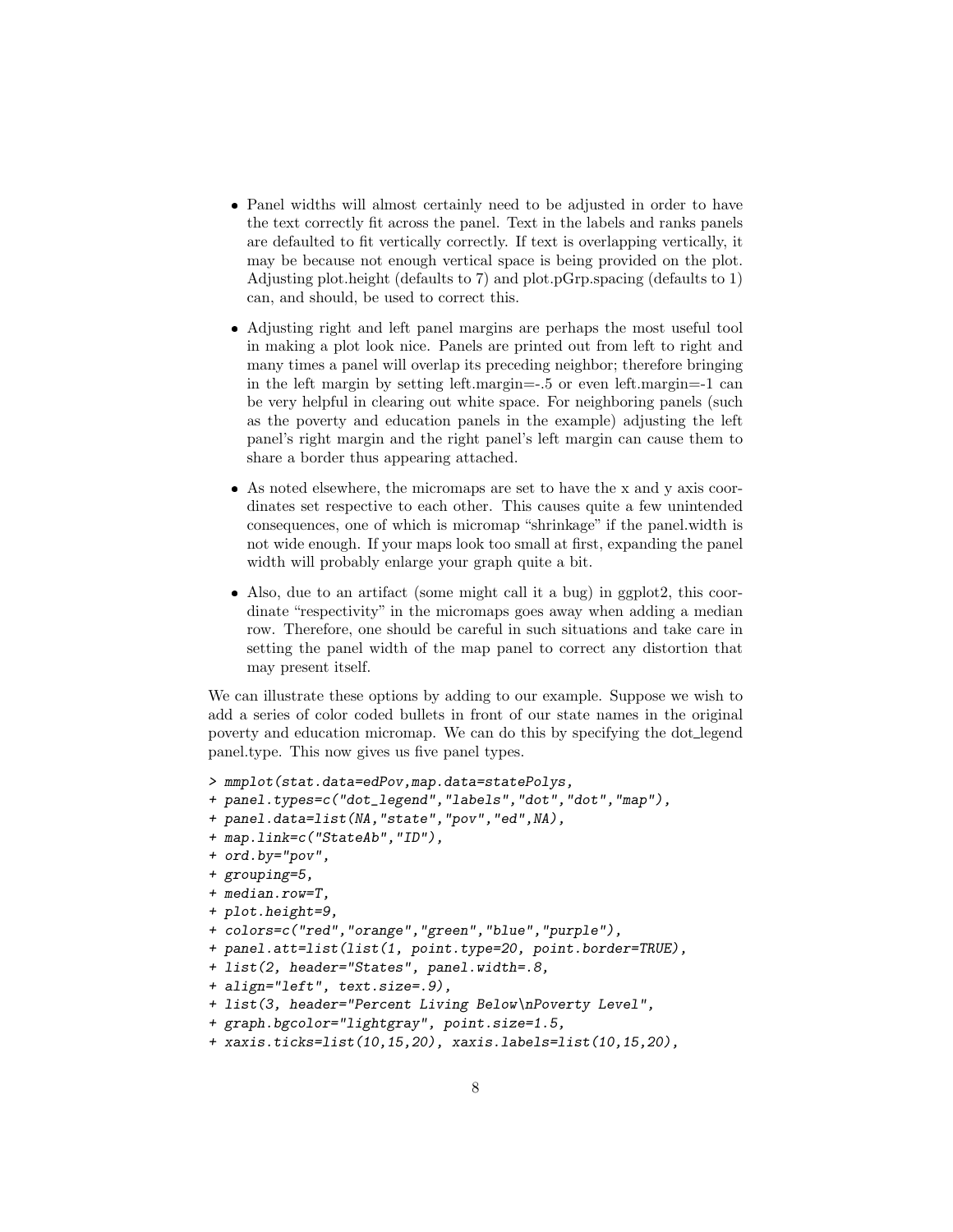```
+ xaxis.title="Percent"),
```
- *+ list(4, header="Percent Adults With\n4+ Years of College",*
- *+ graph.bgcolor="lightgray", point.size=1.5,*
- *+ xaxis.ticks=list(20,30,40), xaxis.labels=list(20,30,40),*
- *+ xaxis.title="Percent", left.margin=-.8, right.margin=0),*
- *+ list(5, header="Light Gray Means\nHighlighted Above",*
- *+ inactive.fill="lightgray",*
- *+ inactive.border.color=gray(.7), inactive.border.size=2,*
- *+ panel.width=.8)),*
- *+ print.file="fig3.jpeg",print.res=300)*

Note the correspondence between the panel.types and panel.data statements. The panel.data statement refers to the data from the statistical data frame ed-Pov. The first "dot legend" in panel.types corresponds to the "NA" as no statistcal data are being referenced, the "labels" corresponds to the "state" column, the second "dot" corresponds to the poverty column, and the third "dot" corresponds to the education column. The last panel.type, "map" corresponds to "NA" in the panel.data list as there is no map data in the edPov data frame. The map data is associated with the statePolys data frame. Also, note that the addition of the dots before the state names increased the number of panels displayed in the linked micromap to five so the panel.att statement contains five lists now.

A final option that we can illustrate is that we can easily rearrange the panels by changing the order of the panel.types and panel.data by re-numbering the panel attributes section. We now move the maps to the first panel.

- *> mmplot(stat.data=edPov,map.data=statePolys,*
- *+ panel.types=c("map","dot\_legend","labels","dot","dot"),*
- *+ panel.data=list(NA,NA,"state","pov","ed"),*
- *+ map.link=c("StateAb","ID"),*
- *+ ord.by="pov",*
- *+ grouping=5,*
- *+ median.row=T,*
- *+ plot.height=9,*
- *+ colors=c("red","orange","green","blue","purple"),*
- *+ panel.att=list(list(2, point.type=20,*
- *+ point.border=TRUE),*
- *+ list(3, header="States", panel.width=.8,*

```
+ align="left", text.size=.9),
```

```
+ list(4, header="Percent Living Below\nPoverty Level",
```

```
+ graph.bgcolor="lightgray", point.size=1.5,
```
- *+ xaxis.ticks=list(10,15,20), xaxis.labels=list(10,15,20),*
- *+ xaxis.title="Percent"),*

```
+ list(5, header="Percent Adults With\n4+ Years of College",
```
*+ graph.bgcolor="lightgray", point.size=1.5,*

```
+ xaxis.ticks=list(20,30,40), xaxis.labels=list(20,30,40),
```

```
+ xaxis.title="Percent"),
```
*+ list(1, header="Light Gray Means\nHighlighted Above",*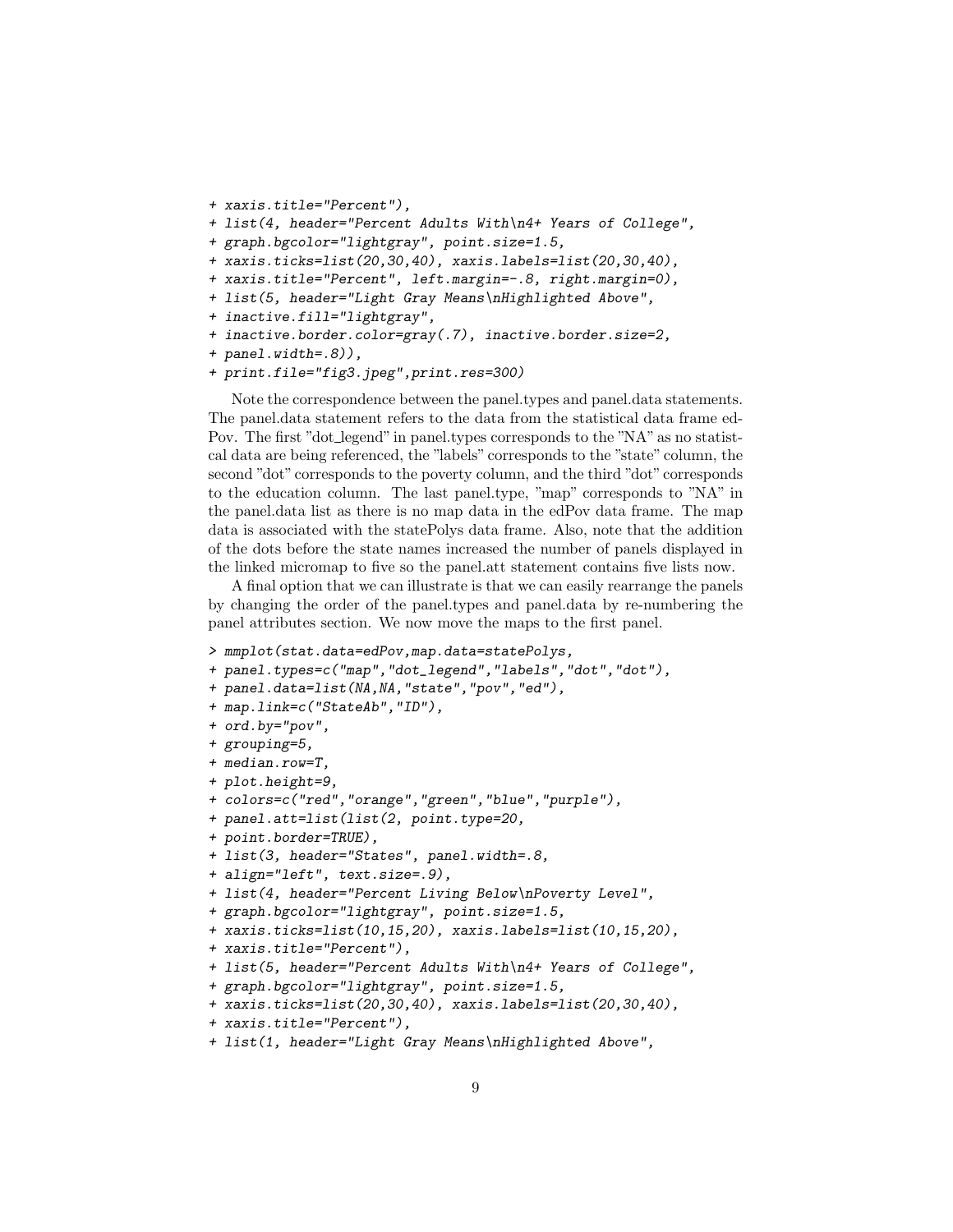

Figure 3: State Education and Poverty with Dot Legend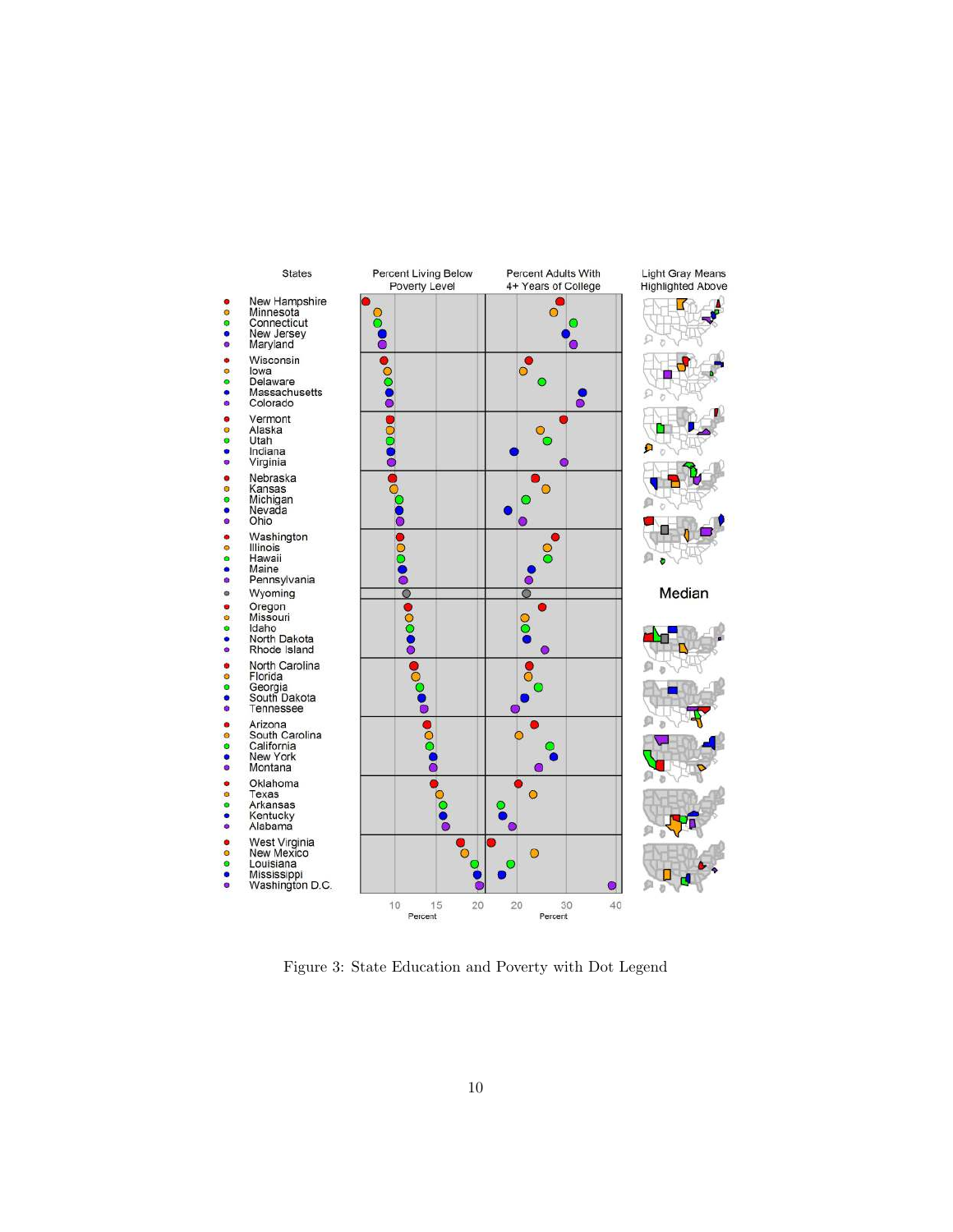```
+ inactive.fill="lightgray",
```

```
+ inactive.border.color=gray(.7), inactive.border.size=2,
```

```
+ panel.width=.8)),
```

```
+ print.file="fig4.jpeg",print.res=300)
```
# 3 Preparing data for use with the library

Example Steps for simplifying spatial polygons in a spatial data set for the mmplot function: Users can download an example shapefile. We will use level 3 ecoregions of Texas as an example (located here): [ftp://ftp.epa.gov/wed/ecoregions/tx/tx\\_eco\\_l3.zip](ftp://ftp.epa.gov/wed/ecoregions/tx/tx_eco_l3.zip)

We will look at two approaches to simplifying spatial polygons for use in micromaps —one using GIS software such as ESRI ArcMap and the other entirely in R.

Method for simplifying polygons using simplification in GIS software such as ArcMap:

❼ Read the shapefile into R from your working directory

 $File > Add Data > navigate to where you downloaded file$ 

● Open the Simplify Polygon tool in ArcToolbox

Generalization > Simplify Polygon

❼ Choose simplification algorithm, maximum allowable offset, and minimum area. Point remove is quick, bend simplify can take longer but gives more aesthetically pleasing results

Simplification Algorithm: POINT REMOVE

Maximum Allowable Offset: 1000 Meters

Minimum Area: .001

Handling Topological Errors: RESOLVE ERRORS

● Read resulting shapefile into R using readOGR (uses readOGR from rgdal, loaded with the micromap library):

```
> txeco <- readOGR("." "tx_ecco_13")
```
● Create an ID column in your spatial dataframe for the create\_map\_table function

> txeco\$ID <- txeco\$US L3CODE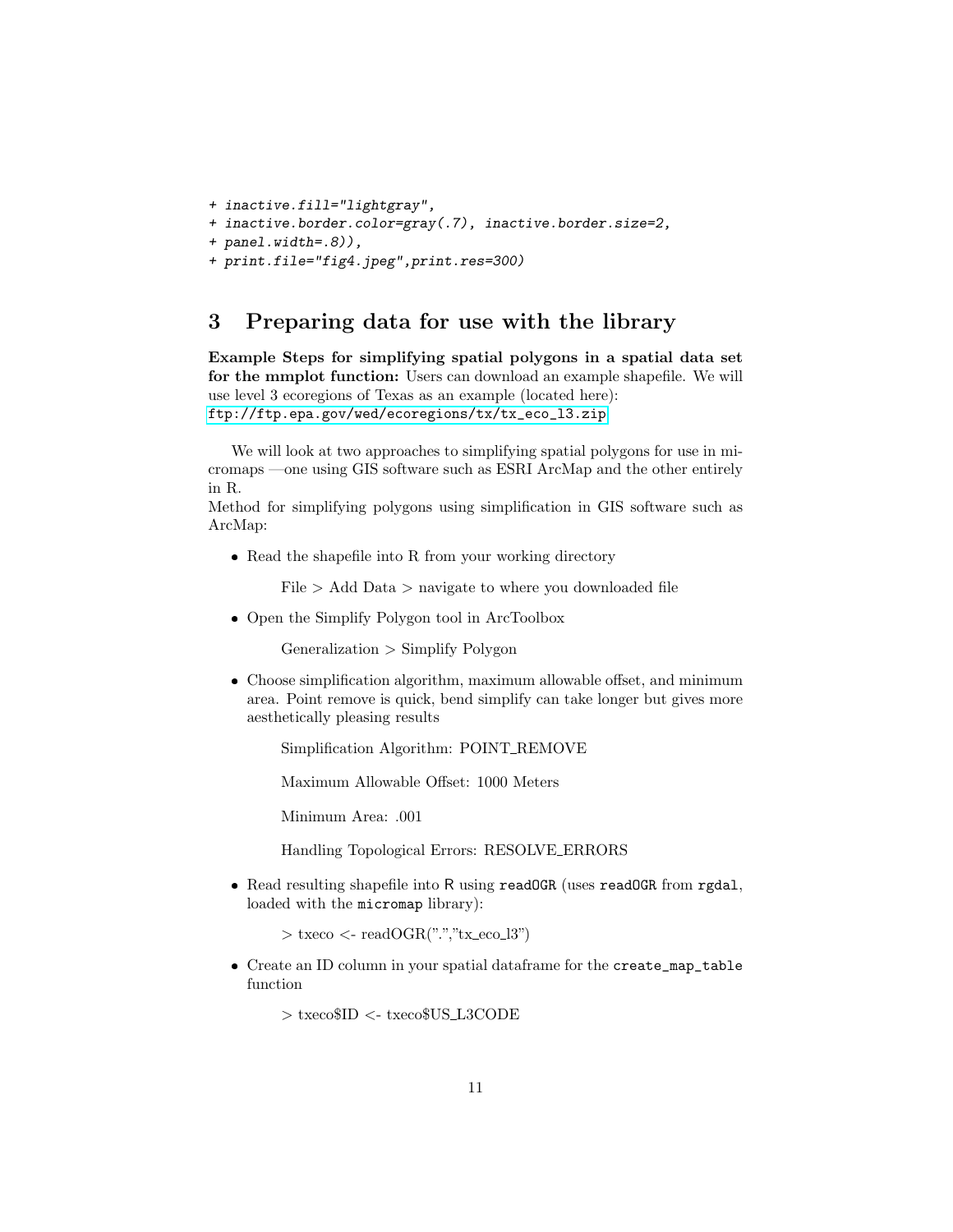

Figure 4: State Education and Poverty with Map Panel First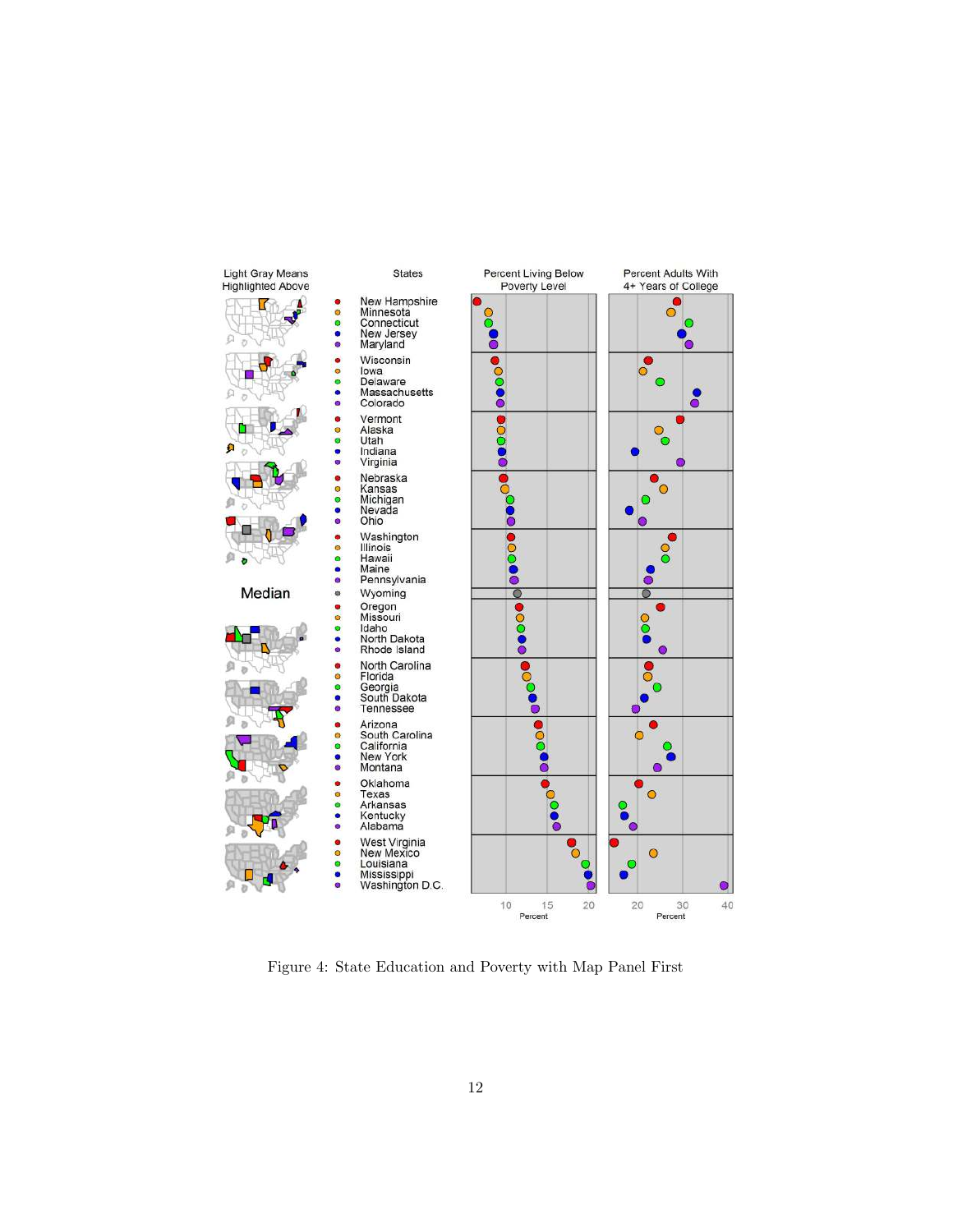Method two is to simplify polygons within  $R$ , and this can be done in several ways, two of which will be illustrated below. One way is to use the thinnedSpatialPoly function in the maptools library. The other way is to use the gSimplify method in rgeos, which includes the step of converting a SpatialPolygon object in R into a SpatialPolygonDataFrame. The create\_map\_table function in the micromap library only works on a

#### SpatialPolygonDataFrame.

Steps for simplifying very large spatial data: For very large data you need to take extra steps to get manageable spatial data for use in linked micromaps. We will use level 3 ecoregions for the conterminous US as an example. Note that these are one example of steps that work, other combinations of steps could possibly work better for other data —the point is to get rid of very small features and simplify line work as much as possible. First we'll download level 3 ecoregions for the US (located here):

[ftp://ftp.epa.gov/wed/ecoregions/us/Eco\\_Level\\_III\\_US.zip](ftp://ftp.epa.gov/wed/ecoregions/us/Eco_Level_III_US.zip) In ArcMap:

❼ To get rid of state boundaries, first open the Dissolve tool in the Generalization toolbox:

Generalization > Dissolve

❼ Simplify newly created feature using the Simplify Polygon tool:

Cartography Tools > Generalization > Simplify Polygon

 $Choose simplification algorithm = Bend Simplify, Reference Base$ line 100 kilometers, minimum area 100 square kilometers, and handling toplogical errors = resolve errors

❼ Now simplify features you just created again, but using a different simplification algorithm:

Open Simplify Polygon tool

Choose simplification algorithm = Point Remove, Maximum allowable offset 10,000 meters, minimum area 10,000 square meters, and handling toplogical errors = resolve errors

This will create a sufficiently simplified shapefile to use with the mmplot function

In R: The best option for getting a sufficiently simplified spatial object that still looks reasonable is to use ArcMap. We have found it difficult to use existing simplification algorithms available through R packages to create visually acceptable, as well as simple enough, spatial objects for the mmplot function. However, methods to try in R are available in both maptools and rgeos library, such as: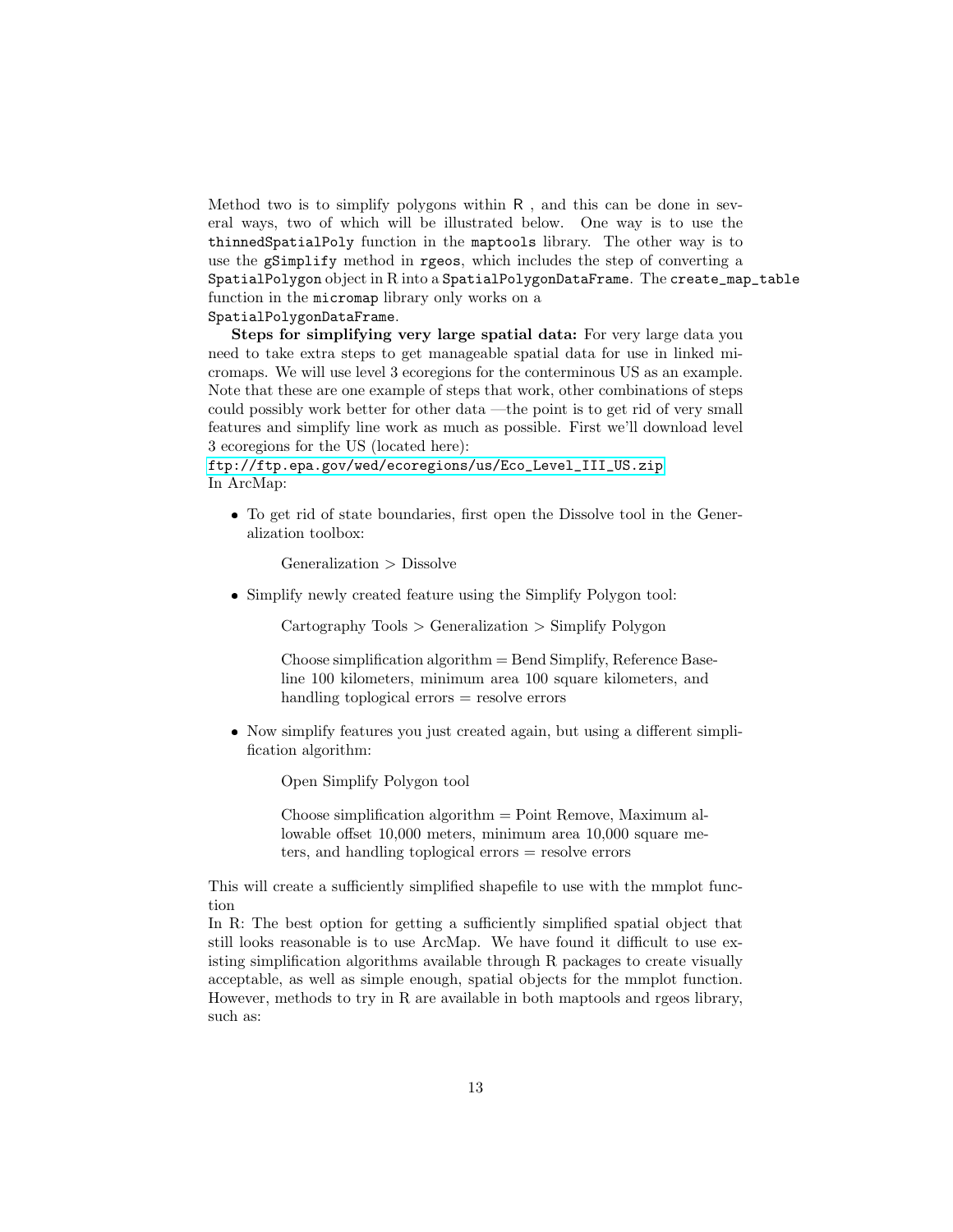> eco3 thin1 <- thinnedSpatialPoly(eco3, tolerance=50000, topologyPreserve=TRUE, avoidGEOS=FALSE)

> eco3 thin2 <- thinnedSpatialPoly(eco3, tolerance=50000, minarea=100,avoidGEOS  $=$  TRUE)

 $>$ eco3\_thin3  $<$ -gSimplify(eco3, tol=50000, topologyPreserve=TRUE)

If you do not have valid topology, you will need to fix topology errors in your shapefile. If you try gSimplify method, you will need to promote the object to a SpatialPolygonsDataFrame in R using your original SpatialPolygonsDataFrame prior to thinning, in this manner:

 $> df <$ - eco3data

> eco3 <- SpatialPolygonsDataFrame(eco3 thin3, df)

Other simplification approaches using open source or free tools include the online tool MapShaper available here:

<http://www.mapshaper.org/>. Both polygon simplification as well as line smoothing (Bezier curves for instance) can be implemented as well in Quantum GIS via the 'Generalizer' plugin, and in PostGIS the Douglas-Peucker algorithm is implemented with 'simplify'.

For further reading on polygon simplification, we refer users to the following papers:

Douglas, D. and Peucker, T. (1973). Algorithms for the reduction of the number of points required to represent a digitized line or its caricature. The Canadian Cartographer 10(2). 112-122.

Harrower, M. and Bloch, M. (2006). MapShaper.org: A Map Generalization Web Service. IEE Computer Graphics and Applications 26(4). 22-27.

Mansouryar, M. and Hedayati, A. (2012). Smoothing Via Iterative Averaging (SIA) A Basic Techniqu for Line Smoothing. International Journal of Computer and Electrical Engineering 4(3), 307-311.

Technical paper, ESRI, "Automation of Map Generalization: The Cutting-Edge Technology," 1996. It can be found in the White Papers section of ArcOnline at this Internet address: [http://downloads.esri.com/support/whitepape](http://downloads.esri.com/support/whitepapers/ao_/mapgen.pdf)rs/ [ao\\_/mapgen.pdf](http://downloads.esri.com/support/whitepapers/ao_/mapgen.pdf)

## 4 Full List of Adjustable Attributes

# ❼ Attribute arguments recognized by the mmplot function:

- cat category column within stats table for a categorization type linked micromap.
- colors the color palette used within each perceptual group. (e.g. brewer.pal(5, "Spectral")).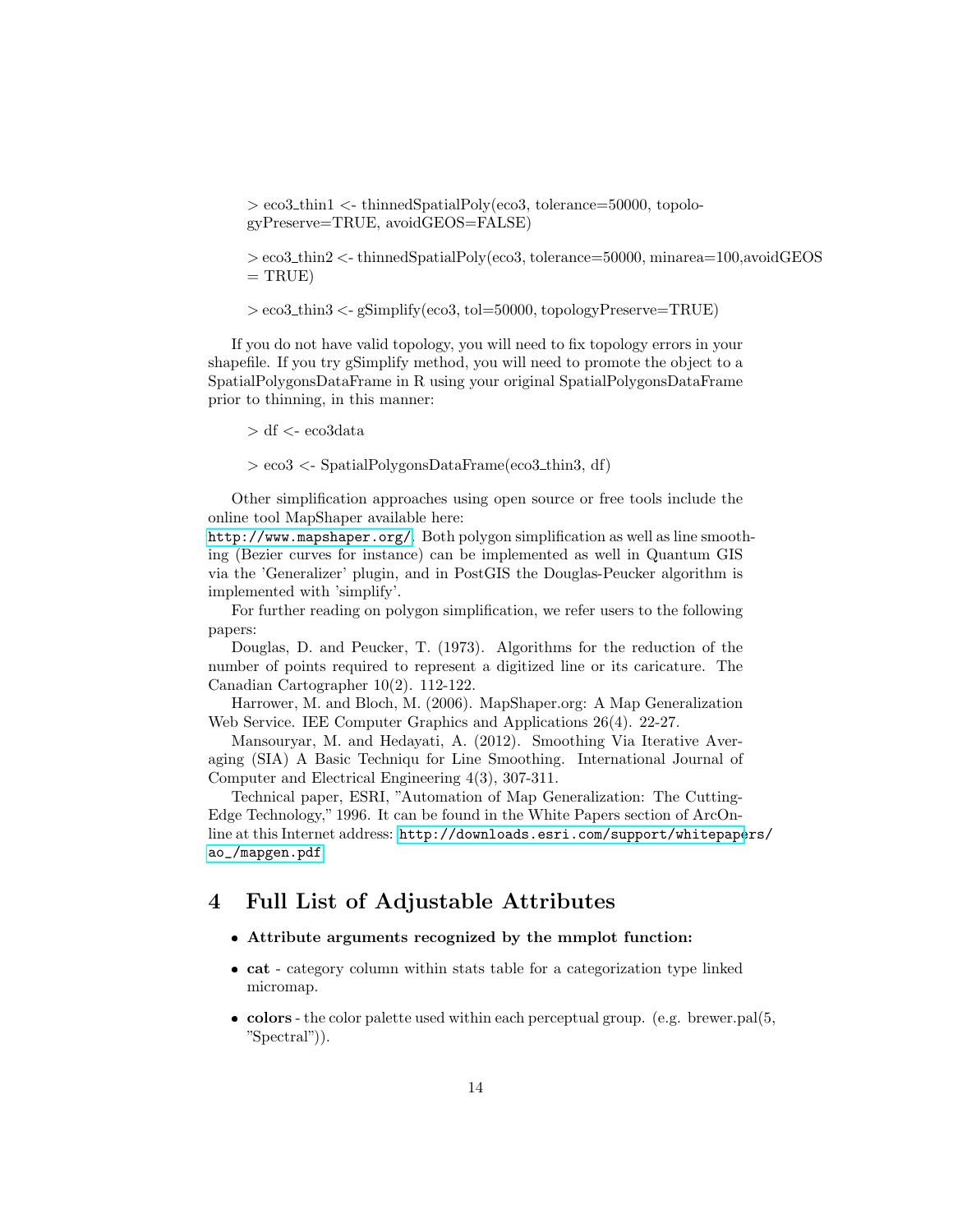- ❼ grouping (required)- the number of lines per perceptual group. E.g. simply entering "5" will put 5 lines in each perceptual group or you can enter  $c(5,6,5,4)$  to have disproportionate numbers of lines in each group.
- map.data (required) data table likely created by the create\_map\_table function applied to a spatial polygon data frame.
- map.link (required) a vector specifying which column from the stat table matches which column from the map table respectively (e.g. "c("StateAb", "ID"))". The two columns must be of the same case.
- median.color if median.row is specified, then the user can specify the color for the median symbol, such as median.color="black".
- ❼ median.row specifies whether a median row should be included. If an odd number of data lines are supplied a data line itself will be used as the median; otherwise median entries will be calculated from the supplied data. Note that without a median row maps are forced into proper size. However, an artifact in ggplot2 removes this feature when a median row is added and so a user must use the panel.width argument (and left.margin/right.margin panel attribute) for the map panel so that panel that does not have distorted coordinates. (The default setting is FALSE)
- median.text.color the default is median.text.color='black'. Other colors can be specified to change the color of the word Median plotted when median.row=TRUE.
- median.text.label the default is median.text.label='Median' when median.row=TRUE.
- median.text.size the default is median.text.size=1 when median.row=TRUE. As with all defaults set to 1, any change from default will magnify the default size by a factor. For example, meidan.text.size=.5 will print the word "Median" half as big as the default size.
- ❼ ord.by, grp.by (required) ord.by specifies the stats.data column to be ranked for the ordering of the figure. See related rev.ord. grp.by is used for grouped plots in order to specify which data table column to sort the figure by.
- panel.att a list of panel specific attributes to be altered (described in more detail below).
- ❼ panel.data (required) a list of lists to specify which columns of the stat.data table to use in filling out the panels. For a panel needing multiple columns you enter a sublist. For example, the dot cl requires a sublist that includes three column names from the statistics data frame. One column name identifies the summary statistics, and the other two column names identify the lower and upper confidence bounds. There needs to be an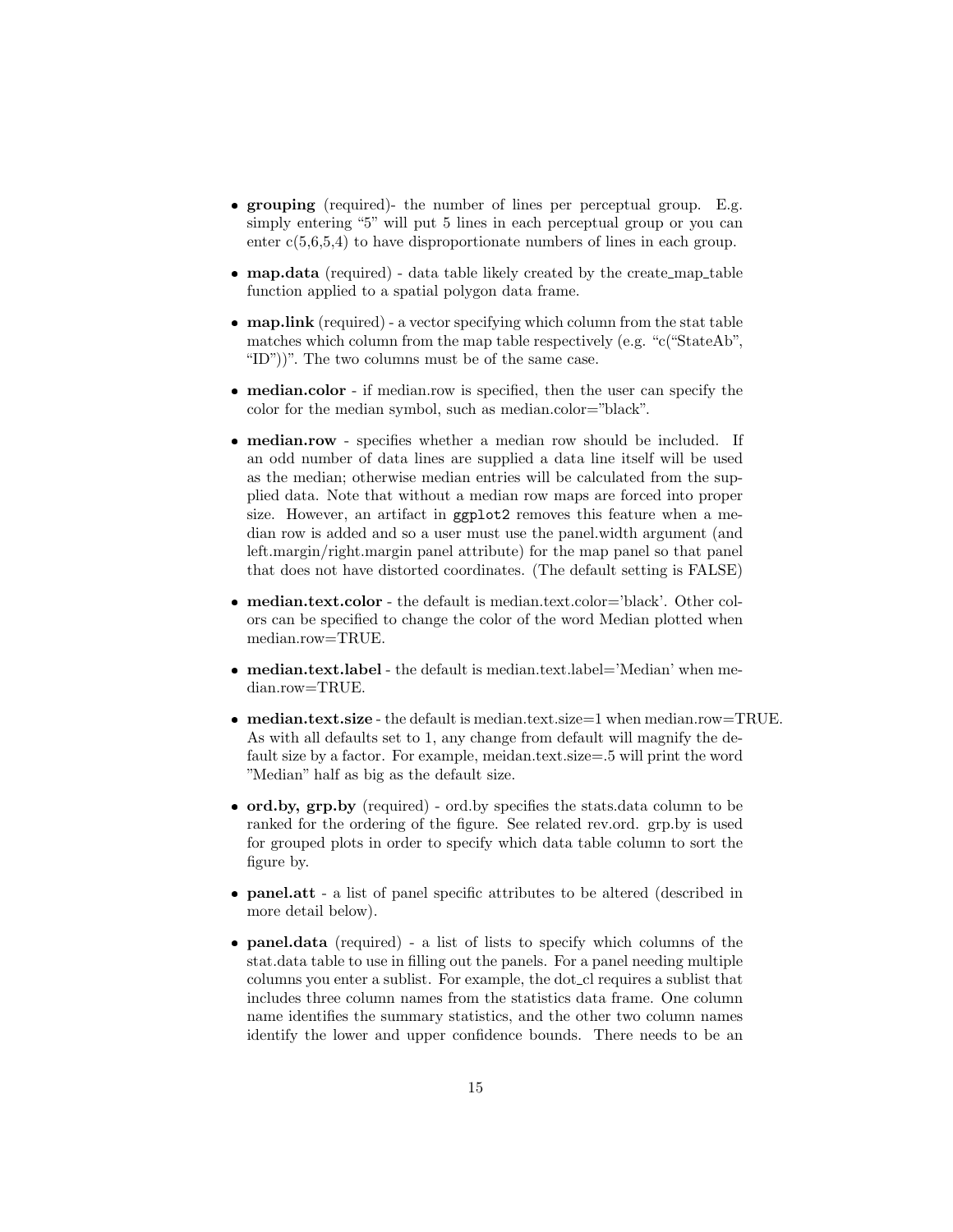entry for every panel even when specific data from the stat table isn't supplied by the user. That is to say map and rank panels (as well as user created panel types) should have NAs. e.g. panel.data=list("State", list("Estimate", "Lower.Bound", "Upper.Bound"), NA).

- panel.types (required) a vector specifying the panels of the plot. Note: each "panel.type" (e.g. "map", "labels", "dot\_cl", etc.) is the name of a function that will be called to create that panel. Therefore a user can create a new panel type (e.g. "new.graph.type") and the mmplot function will automatically go look for and call that function just by changing the entry here. See the section "Creating a New Panel Type".
- plot.footer not implemented yet.
- plot.footer.size not implemented yet.
- plot.footer.color not implemented yet.
- plot.grp.spacing the verticle spacing between groups measured in lines. Defaults to 1.
- plot.pGrp.spacing the spacing between perceptual groups. "1", the default, implies standard spacing.
- plot.header not implemented yet.
- plot.header.size not implemented yet.
- plot.header.color not implemented yet.
- plot.height the height of the plot window.
- plot.width the width of the plot window. (Defaults to 7)
- print.file the full file name (i.e. including extension) to save the resulting figure. The extension tells the mmplot function which type of printing function to run. Tiff, png ,jpeg, .jpg, .ps, or .eps are all recognized.
- ❼ print.res the resolution desired for the resulting file.
- ❼ rev.ord reverse the order for ranking the plot.
- ❼ stat.data (required) data table of statistic.
- vertical.align the default is vertical.align="top" specifying that the rows within a perceptual group are aligned at the top. Specifying vertical.align="center" will center align the rows within a perceptual group, which is useful when perceptual groups do not contain the same number of rows, such as  $group=c(5,5,4,4,5,5)$
- ❼ Attribute arguments applied to the panels: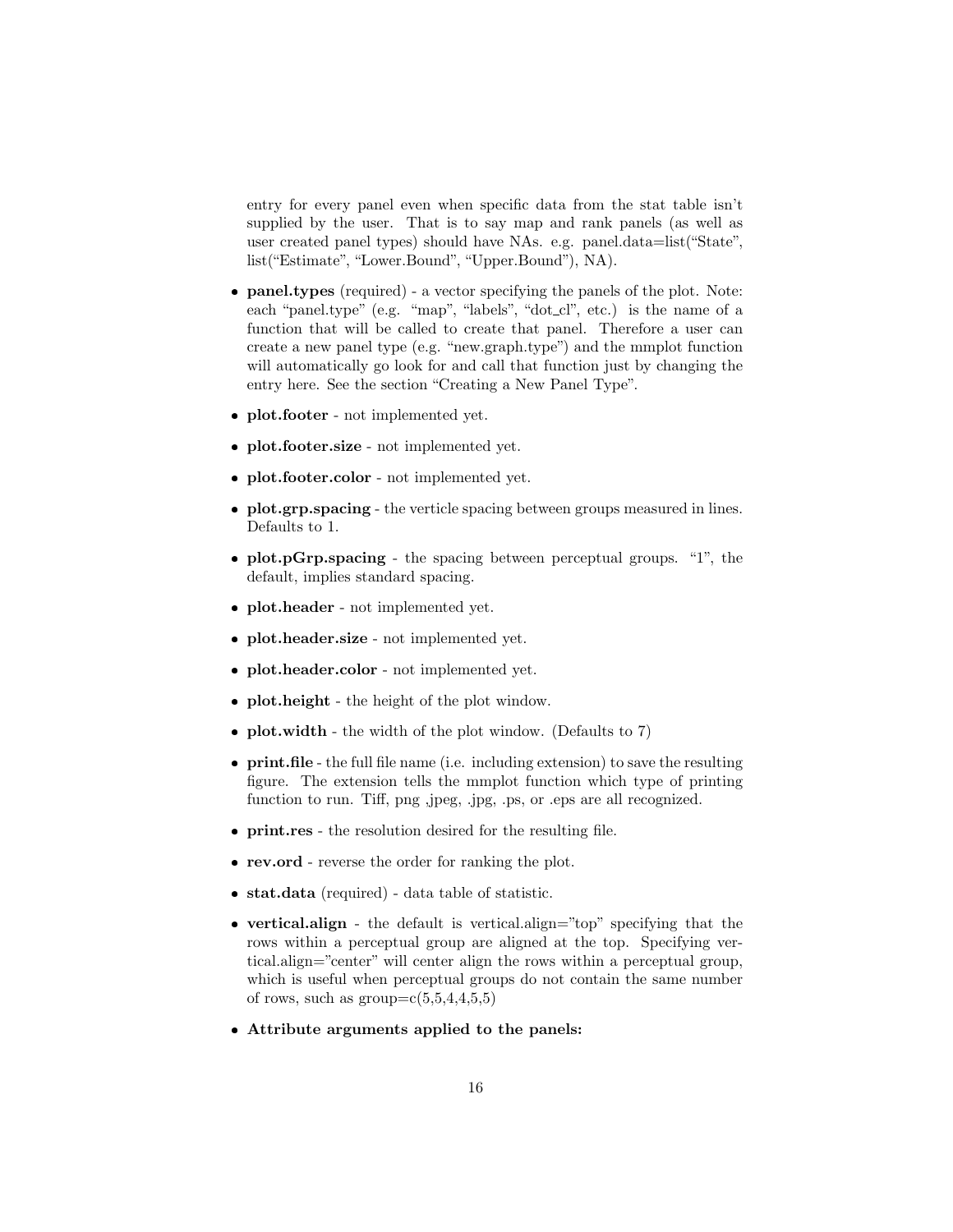• **panel.att** - is a list object (simply referred to as "a" throughout the function) which contains a sublist of specifications for each panel. Some attributes are standard for all panel types (e.g. header, graph color, etc.), while other options are only available to alter for certain panels (bar size, point type, etc.). If a user tries to alter a panel specific attribute that isn't recognized (e.g. bar size on a dot plot), it is ignored and a warning is printed.

#### Standard Attributes

- graph.bgcolor -the background color within any graphs being drawn.
- graph.border.color alters the border color on graphs. Note this can be used to hide borders on graphs by setting it equal to white or whatever the specified panel background color is. Defaults to "Black" on graphs. No borders are shown on maps, labels and ranks.
- graph.grid.major a boolean variable stating whether major grid lines should appear in the graph.  $(T/F or 0/1$  should both work). The defaults is "TRUE" for graphs, and "FALSE" for all other panels.
- ❼ graph.grid.minor see above.
- ❼ panel.att a list of panel specific attributes. These are to be entered as a list of lists, with the first entry of each sublist specifying with panel's attributes are being altered: For example panel.att=list(list(1, ...), list(2,  $\dots$ ,..., list(n, ...)) The following attributes can be specified for each list.
- ❼ left.margin, right.margin set panel specific panel margins individually.
- panel.bgcolor the back ground color in each panel.
- panel.footer not implemented yet.
- panel.footer.size not implemented yet.
- panel.footer.color not implemented yet.
- panel.header a title for the whole panel.
- ❼ panel.header.size size relative to default. All panels should have the same size header to keep proper alignment between panels. If a user has specified unequal header sizes between panels, the function will return a warning.
- panel.header.color not implemented yet.
- panel.width this is the relative panel width compared to the other panels.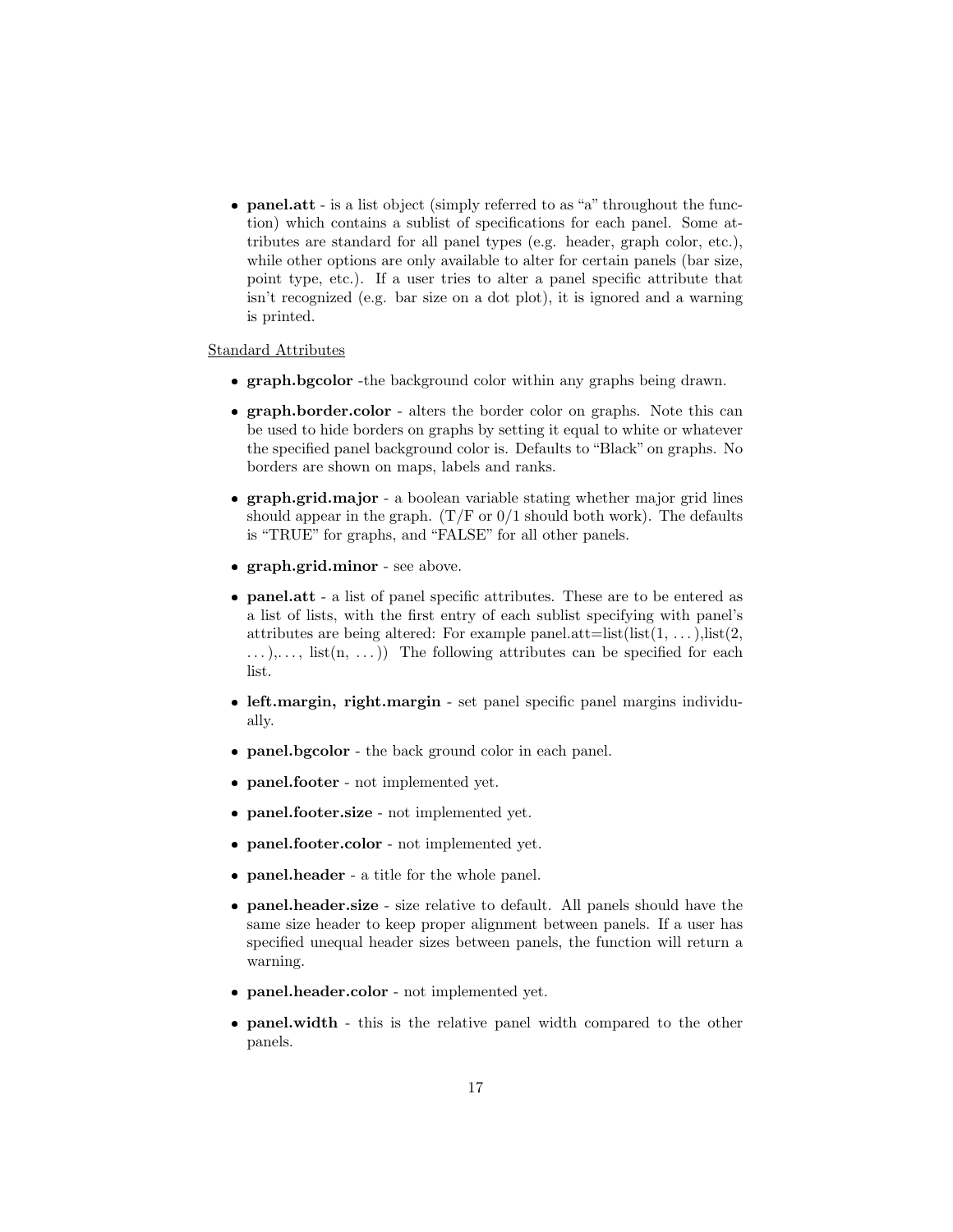- ❼ xaxis.color the color of the x axis line.
- ❼ xaxis.labels this is a list or vector of text to be written at each tick mark. Note: if these are being explicitly specified then xaxis.ticks must be explicitly specified as well. e.g. xaxis.labels=list(500,1000,1500,2000)
- xaxis.labels.angle rotates the labels on the x axis. The default xaxis.labels.angle=0 has the labels horizontally arranged; whereas xaxis.labels.angle=90 orients the labels vertically.
- ❼ xaxis.labels.size controls the size of of the labels under the x axis of the panels by specifying, for example, xaxis. labels.  $size=c(1.5)$ . All x axis labels will be sized the same across the panels.
- xaxis.line.display a boolean variable stating whether the line of the x axis should appear on the graph.  $(T/F or 0/1$  should both work). This defaults to "FALSE"on maps, labels and ranks panel types so no x axis line is displayed for those panels.
- ❼ xaxis.text.display a boolean variable indicating whether text should be displayed on the x axis. This is the text associated with each tick, not the axis title. For the panel types of maps, labels, and ranks the default is set to "FALSE".
- ❼ xaxis.ticks this is a list or vector of points at which ticks should be drawn on the x axis. e.g. xaxis.ticks=list $(500,1000,1500,2000)$
- ❼ xaxis.ticks.display a boolean variable stating whether the axis ticks should appear on the x axis.  $(T/F \text{ or } 0/1 \text{ should both work})$  Defaults to "FALSE" on all graphs.
- ❼ xaxis.title specifies what the x axis should be labeled. The default is for to no axis label.
- ❼ yaxis.labels see description for xaxis.labels.
- ❼ yaxis.line.display see description for xaxis.line.display.
- ❼ yaxis.text.display see description for xaxis.text.display.
- ❼ yaxis.ticks see description for xaxis.ticks.
- ❼ yaxis.ticks.display see description for xaxis.ticks.display.
- ❼ yaxis.title see description for xaxis.title.

Attributes for Specific Panel Types labels:

- align horizontal alignment for labels with alignment options of "center", "left", "right'.
- ❼ text.size relative to default size.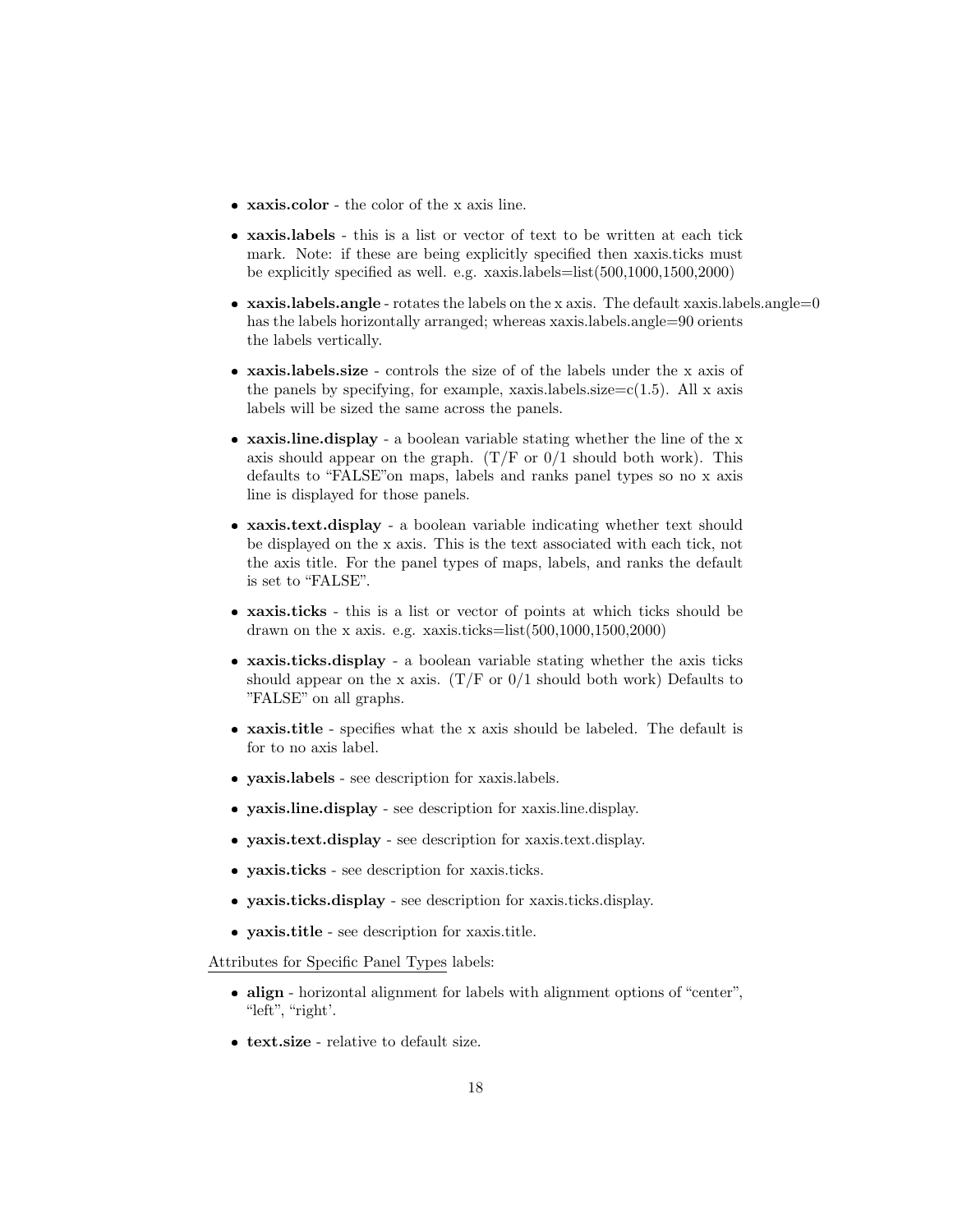ranks:

- align horizontal alignment for ranks with alignment options of "center", "left", "right".
- ❼ text.size relative to default size.

dot legend:

- ❼ point.border by default a black border will be placed around dots. To correct this, set this option to FALSE.
- ❼ point.size size relative to default.
- point.type the pch specification for points contained in a graph.

dot:

- ❼ add.line add a line at some specified x coordinate.
- add.line.col specify color.
- add.line.typ specify type\*\*.
- ❼ connected.dots set equal "TRUE" makes a line connecting the dots within each perceptual group of a dot plot.
- connected.col color of the connecting line, such as "gray $(0.6)$ ".
- connected.typ specify line type, such as  $=$  "solid", for the connecting line.
- ❼ connected.size specify the size of the line type for the connecting line.
- ❼ median.line add a line at the calculated median.
- ❼ median.line.col specify line color.
- $\bullet$  median.line.typ specify type\*\*.
- ❼ point.border by default a black border will be placed around dots. To correct this, set this option to FALSE.
- ❼ point.size size relative to default.
- point.type the pch specification for points contained in a graph.

dot cl: requires a sublist identifying that statistics column and the two columns containing the lower and upper confidcence bounds from the statistics data frame.

- ❼ add.line add a line at some specified x coordinate.
- add.line.col specify color.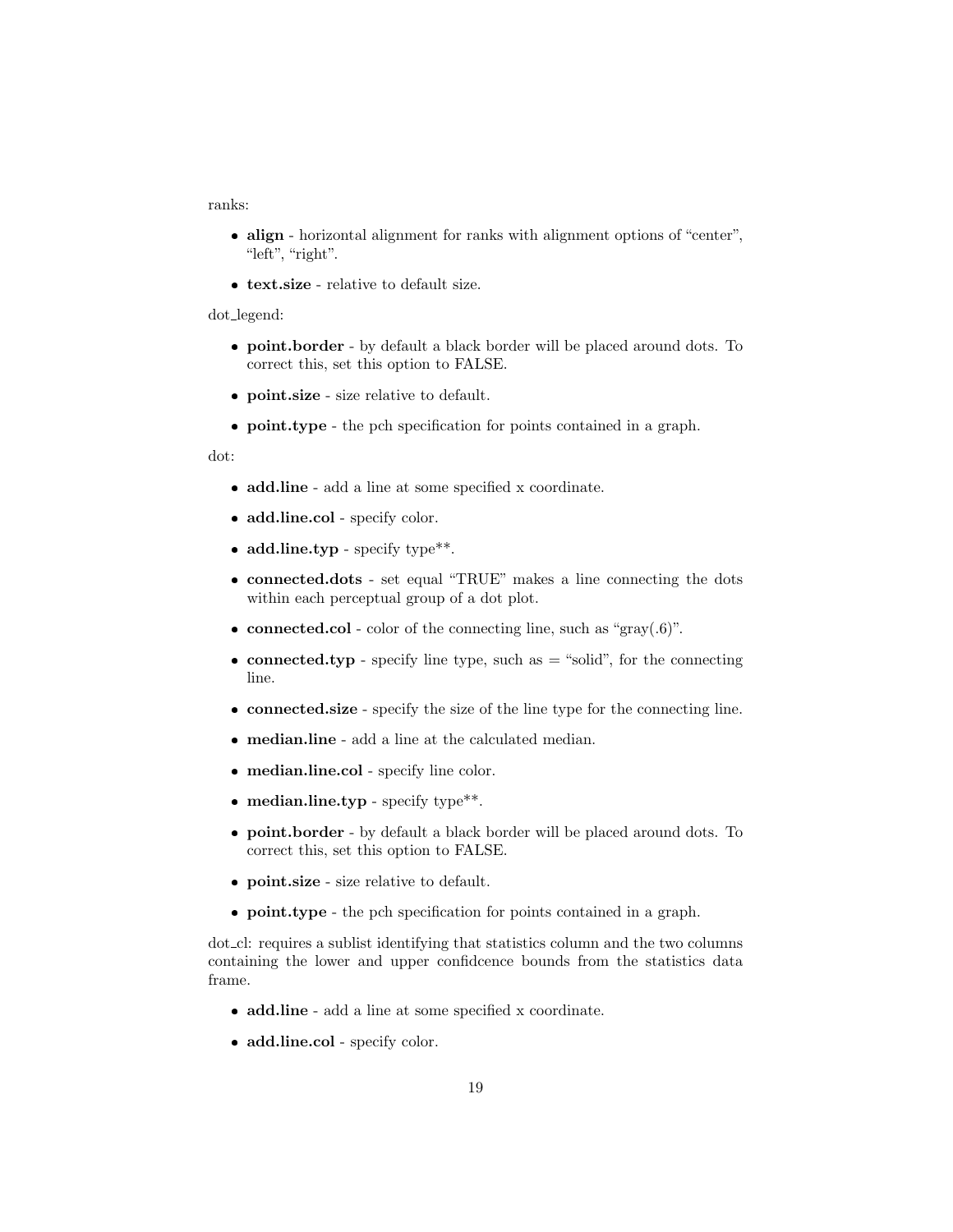- add.line.typ specify type\*\*.
- ❼ line.width thickness of confidence bands relative to default.
- ❼ median.line add a line at the calculated median.
- ❼ median.line.col specify line color.
- median.line.typ specify type\*\*.
- ❼ point.border by default a black border will be placed around dots. To correct this, set this option to FALSE.
- ❼ point.size size relative to default.
- point.type the pch specification for points contained in a graph.

bar:

- ❼ add.line add a line at some specified x coordinate.
- add.line.col specify color.
- add.line.typ specify type\*\*.
- ❼ graph.bar.size relative to default size
- ❼ median.line add a line at the calculated median.
- ❼ median.line.col specify line color.
- median.line.typ specify type\*\*.

bar\_cl: see description of dot\_cl sublist

- ❼ add.line add a line at some specified x coordinate.
- add.line.col specify color.
- add.line.typ specify type\*\*.
- ❼ graph.bar.size relative to default size
- ❼ median.line add a line at the calculated median.
- ❼ median.line.col specify line color.
- median.line.typ specify type\*\*.

box summary: requires a sublist identifying for a five-number summary the columns containing the minimum, first quartile, median, third quarterile, and maximum from the statistics data frame.

❼ add.line - add a line at some specified x coordinate.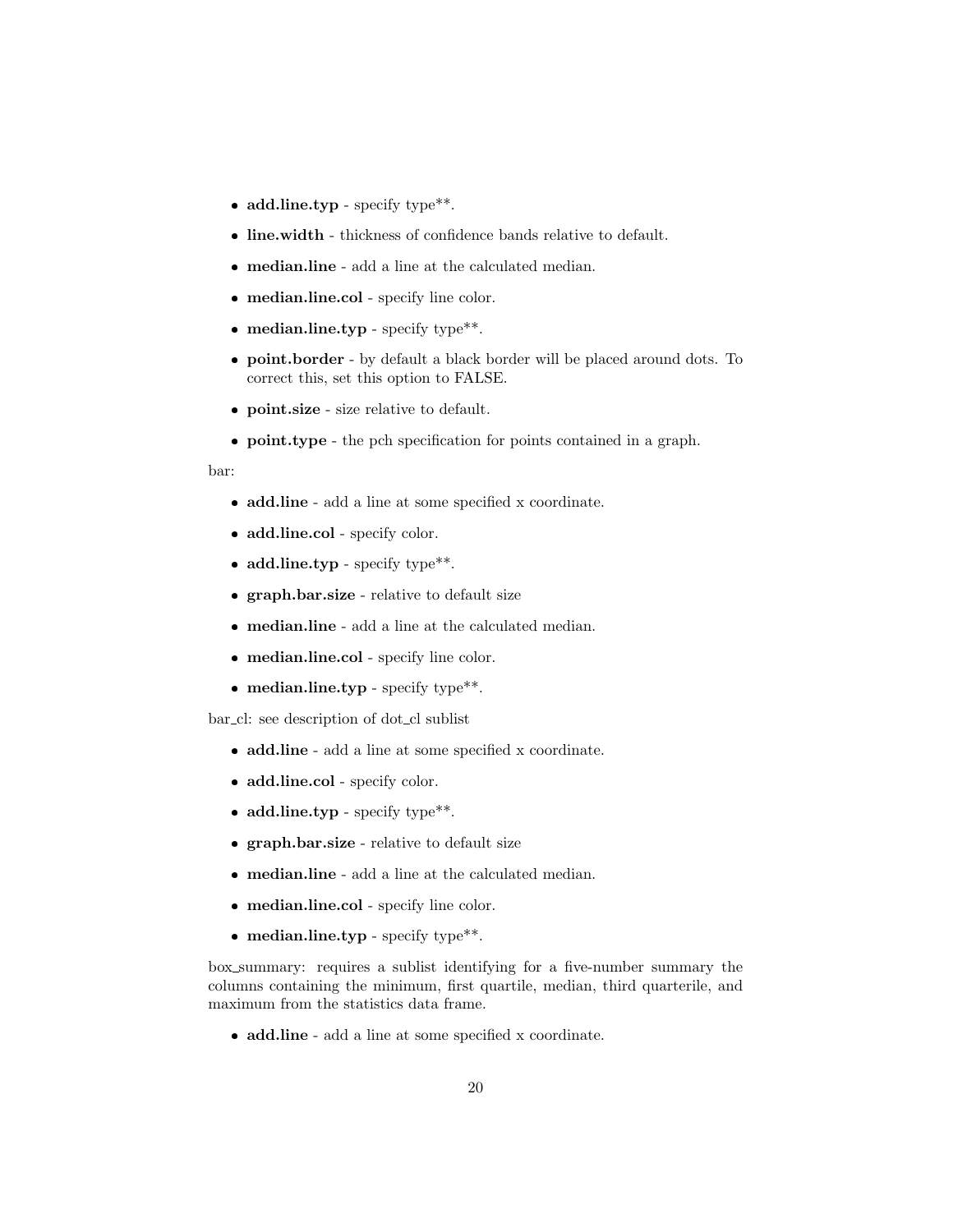- add.line.col specify color.
- add.line.typ specify type\*\*.
- ❼ graph.bar.size relative to default size
- ❼ median.line add a line at the calculated median.
- ❼ median.line.col specify line color.
- median.line.typ specify type\*\*.

map:

- ❼ map.all by default, the mmplot function will only plot the polygons associated with data in the stats table. Setting "map.all=T" will tell it to show all the polygons from the map table regardless of whether the polygons have data associated with the stats table. Setting "map.all=F" eliminates polygons from the map that do not have data associated with the stats table.
- fill.regions="aggregate" is the default and creates the standard micromap in which polygons in a previous perceptual group are shaded or filled in subsequent perceptual groups. The fill.regions="aggregate" proceeds from the top perceptual group to the bottom perceptual group by sequentially filling the polygons that have already been displayed. Arguments typically used when fill.regions="aggregate" is specified include:
- active.border.color specifies the border color of the polygons that are linked to the statistical summaries being displayed in that row's perceptual group. The default is active.border.color="black".
- ❼ active.border.size specifies the size of the line around the border of the polygons that are linked to the statistical summaries being displayed in that row's perceptual group. The default is active.border.size=1.
- inactive.fill "lightgray" is the default, and inactive polygons are those polygons that were displayed in a previous perceptual group.
- $\bullet$  inactive.border.color gray(.25) is the default.
- inactive.border.size 1 is the default.
- fill.regions  $=$  "two ended" is typically used along with the median.row=T statement to indicate which polygons are above or below the median value of the variable specified in the ord.by= statement. With fill.regions="two ended", the active and inactive arguments previously described are only applied to the subset of polygons that are above the median or the subset below the median.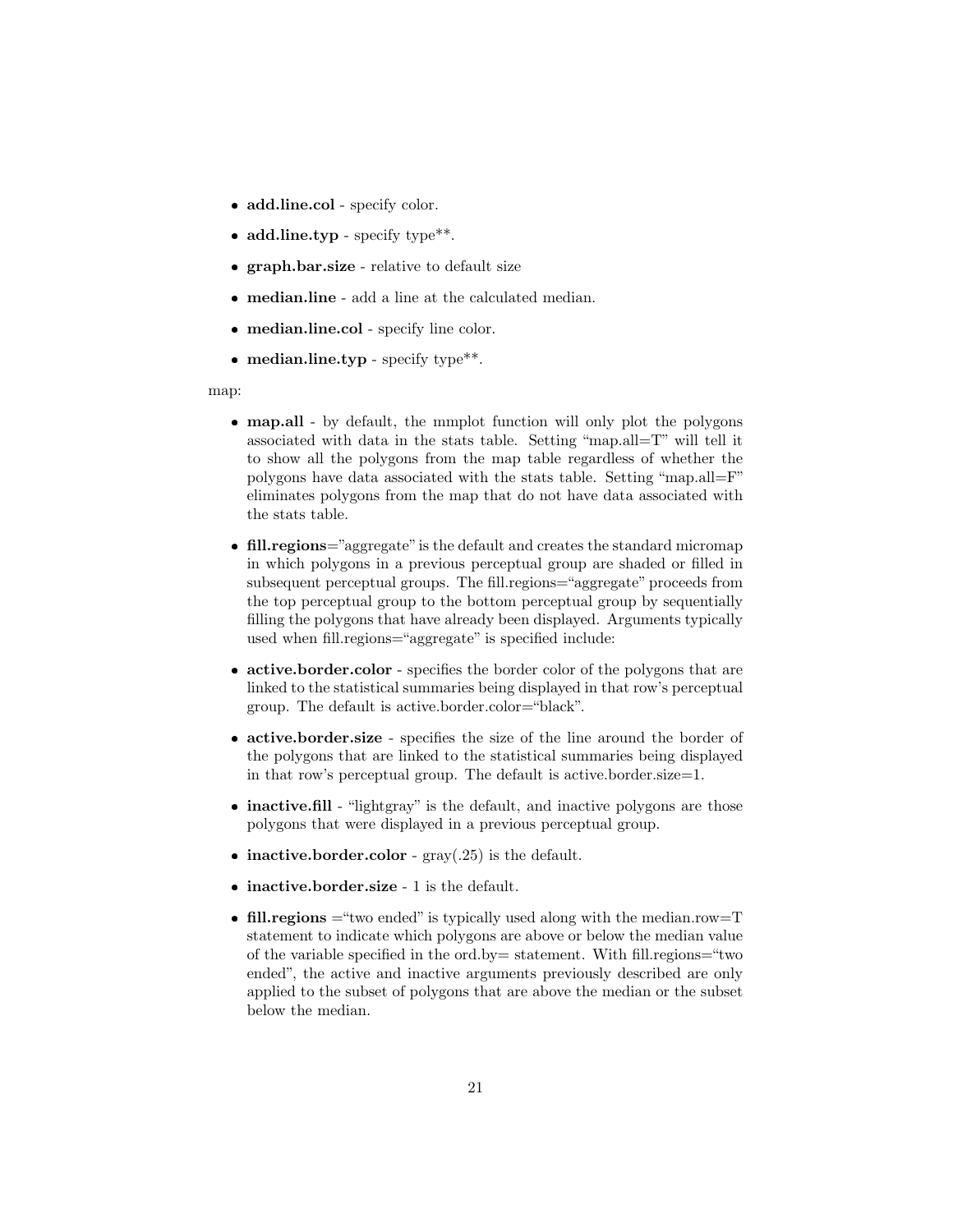- fill.regions  $=$  "with data" simply applies a fill to all the polygons not being displayed in a specific row of a perceptual group. These polygons do have statistical data that will be displayed in a later perceptual group. Additional arguments used with fill.regons="with data" include:
- $\bullet\$  withdata.fill "white" is the default.
- withdata.border.color "gray $(.75)$ " is the default.
- $\bullet$  withdata.border.size "1" is the default.

Two other arguments can be applied to the map panel for two situations when a user wants to display polygons on the map, but those polygons are not included in the statistics data table. Such "no data" polygons will never be included in a perceptual group. In the first situation, fill, border color, and border size arguments are used so that the individual polyons that have no statistical data are displayed. These arguments are:

- ❼ nodata.fill "white" is the default.
- nodata.border.color " $gray(.75)$ " is the default.
- $\bullet$  nodata.border.size "1" is the default.

In the second situation, the user does not want to display the individual polygons of the no data polygons. For example, forty-seven states have statistical summary data on a public health variable, but Alabama, Georgia, and Florida do not. With the "outerhull" arguments, the three individual polygons of Alabam, Georgia, and Florida are not displayed in the map, but only their exterior border outline, or outer hull, are displayed; whereas the polygons for the forty-seven other states are displayed on the map panel.

- ❼ outer.hull setting equalt to "TRUE" draws only the outer.hull.
- outer.hull.color "black" is the default.
- ❼ outer.hull.size is the size of the line, with the default of "1".

\*\*\*Here is a helpful site for line types: [http://www.cookbook-r.com/Graphs](http://www.cookbook-r.com/Graphs/Shapes_and_line_types/)/ [Shapes\\_and\\_line\\_types/](http://www.cookbook-r.com/Graphs/Shapes_and_line_types/) See the section "Creating a New Panel Type" on how to specify other attributes.

## 5 Creating a new panel type

#### Note: A general understanding of ggplot2 is needed and assumed throughout this section

Now let's say we would like to illustrate the change in lung cancer rates using arrows on a graph. We can build our own graph type by creating our own graphing function; we'll call it arrow.plot.build. The mmplot function sends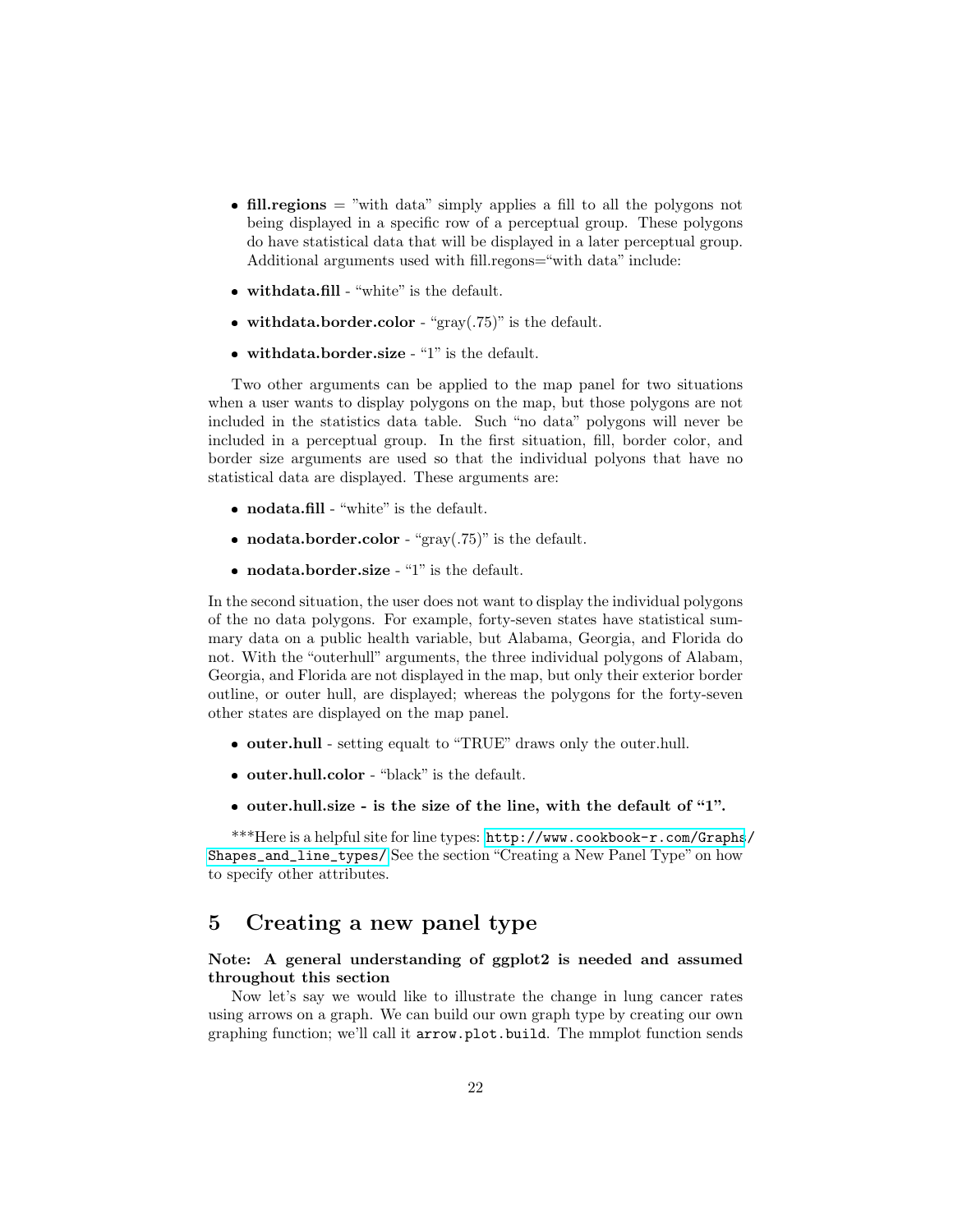all graphing functions the same arguments (in this order): the panel ggplot2 object being worked on; the number of the panel; the stats data table; and the attributes list (this is a little involved so we won't get into it until a little later). (Note: the panel number tells you which sublist in the attribute list to work with). To start, let's get our data and store it in a new object:

```
> data(lungMort)
```

```
> myStats <- lungMort
```
*> head(myStats)*

|     |                 |                |              |                   | StateAb Rate_95 Count_95 Lower_95 Upper_95 Pop_95 |                                                     |
|-----|-----------------|----------------|--------------|-------------------|---------------------------------------------------|-----------------------------------------------------|
| AK  | AK              |                | 50.0 298     |                   | 44.2 56.3 1089123                                 |                                                     |
| AL  |                 |                |              | AL 40.2 4095 39.0 |                                                   | 41.4 8124753                                        |
| AR  |                 |                | AR 43.8 3079 | 42.3              |                                                   | 45.4 5479988                                        |
| AZ  |                 |                |              | AZ 38.4 4794 37.3 |                                                   | 39.5 10557561                                       |
| CA  |                 |                |              |                   | CA 41.5 26931 41.0 42.0 64354973                  |                                                     |
| CO. |                 |                |              |                   | CO 31.5 2723 30.3 32.7 9245273                    |                                                     |
|     |                 |                |              |                   |                                                   | StdErr_95 Rate_00 Count_00 Lower_00 Upper_00 Pop_00 |
| AK  |                 | 3.1<br>46.8    |              | 350               | 41.8                                              | 52.2 1122525                                        |
|     | AL              |                |              |                   |                                                   | 0.6 43.4 4630 42.2 44.7 8245919                     |
|     | AR              |                |              |                   |                                                   | 0.8 48.3 3568 46.7 49.9 5661547                     |
| AZ  |                 |                |              |                   |                                                   | 0.6 38.5 5482 37.4 39.5 12066024                    |
| CA  |                 |                |              |                   |                                                   | 0.3 39.2 27406 38.7 39.6 68478617                   |
| CO  |                 |                |              |                   |                                                   | 0.6 33.9 3265 32.7 35.1 10159130                    |
|     | StdErr_00 State |                |              |                   |                                                   |                                                     |
| AK  |                 | 2.6 Alaska     |              |                   |                                                   |                                                     |
| AL  |                 | 0.6 Alabama    |              |                   |                                                   |                                                     |
| AR  |                 | 0.8 Arkansas   |              |                   |                                                   |                                                     |
|     | AZ<br>0.5       |                | Arizona      |                   |                                                   |                                                     |
| CA  |                 | 0.2 California |              |                   |                                                   |                                                     |
| CO  | 0.6             | Colorado       |              |                   |                                                   |                                                     |

For the time being, we'll also remove Washington D.C. so that we have nice even grouping numbers and can momentarily avoid the median row topic.

#### *> myStats <- subset(myStats, !StateAb=="DC")*

The data table that will actually be passed into our graphing function once we implement it into the function is not exactly like our stats table. Before constructing the panels, the mmplot function adds the extra columns "rank", "median", "color", "pGrp" and "pGrpOrd" that specify, respectively, the overall order to plot the information, whether the row should be seperated as a median, the color from the color list to use, the perceptual group each table entry belongs to and the order in each perceptual group of each entry. These columns are added using a built-in function called create\_DF\_rank. The syntax for this function is: create\_DF\_rank (data, ord.by, group). We need these columns to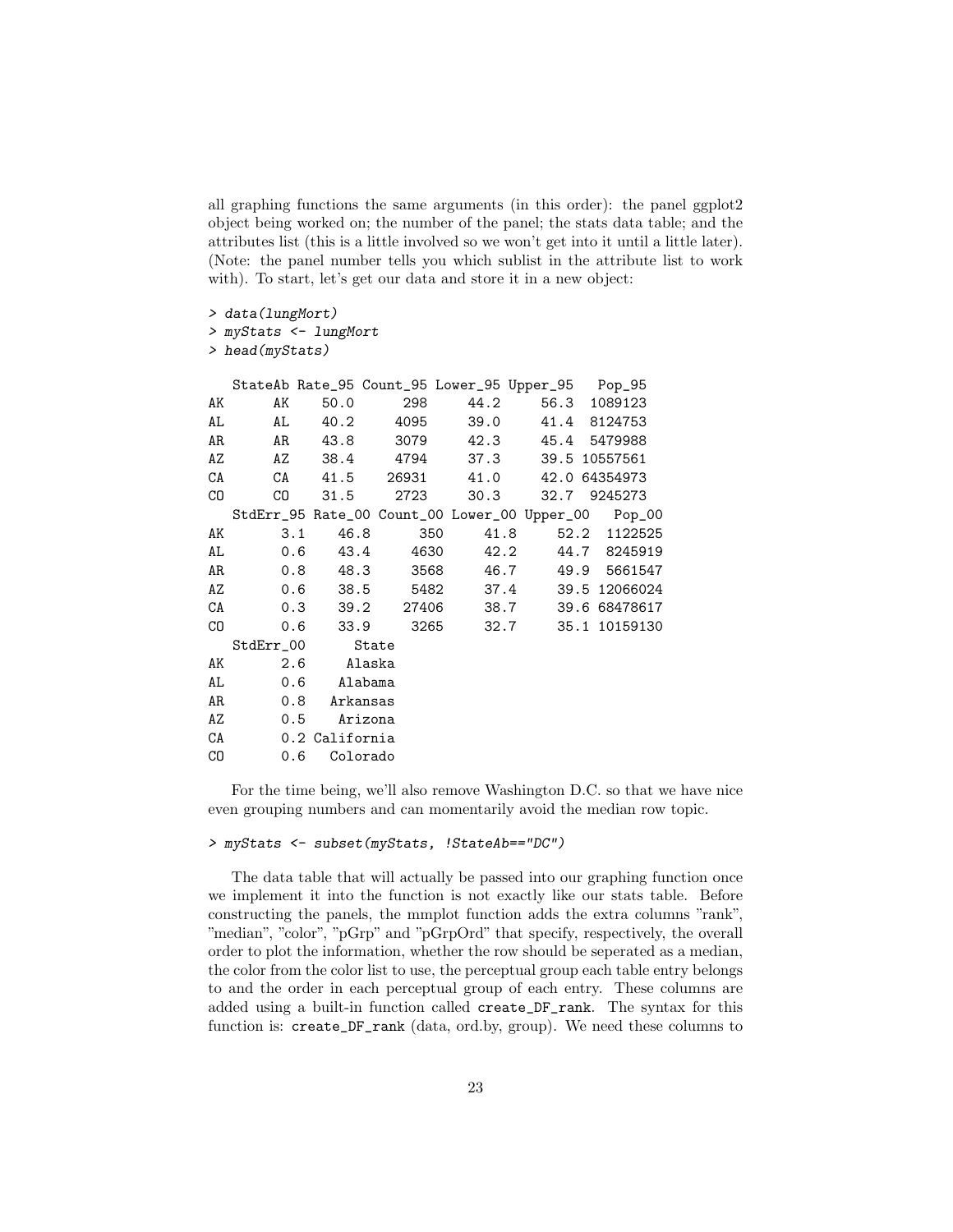know the nature of what we are working with in order to build our new graph type.

For now, we can assume groups of 5 will look good and we will want our table ordered by the rate from 2000. To create a new table with these columns file we run:

*> myNewStats <- create\_DF\_rank(myStats, ord.by="Rate\_00", group=5) > head(myNewStats)*

|   |                |               |                  |            |                                                     |              |                    |      |          |  | pGrp StateAb Rate_95 Count_95 Lower_95 Upper_95 Pop_95 |
|---|----------------|---------------|------------------|------------|-----------------------------------------------------|--------------|--------------------|------|----------|--|--------------------------------------------------------|
| 1 | 1              |               | UT               | 17.6       |                                                     | 685          |                    | 16.3 |          |  | 18.9 5036638                                           |
| 2 | $\mathbf{1}$   |               | ND               | 30.6       |                                                     | 574          |                    | 28.1 |          |  | 33.3 1527853                                           |
| 3 | $\mathbf{1}$   |               | NΜ               | 31.8       |                                                     | 1293         |                    | 30.1 |          |  | 33.6 3899455                                           |
| 4 | 1              |               | SD               | 30.5       |                                                     | 659          |                    | 28.2 |          |  | 33.1 1710003                                           |
| 5 | $\mathbf{1}$   |               | CO               | 31.5       |                                                     | 2723         |                    | 30.3 |          |  | 32.7 9245273                                           |
| 6 | $\overline{2}$ |               | ID               | 33.0       |                                                     | 981          |                    | 31.0 |          |  | 35.2 2976963                                           |
|   |                |               |                  |            | StdErr_95 Rate_00 Count_00 Lower_00 Upper_00 Pop_00 |              |                    |      |          |  |                                                        |
| 1 |                | 0.7           | 16.9             |            | 738                                                 |              | 15.7               |      |          |  | 18.2 5488475                                           |
| 2 |                | 1.3           |                  | 31.4       | 608                                                 |              | 28.9               |      |          |  | 34.1 1480915                                           |
| 3 |                | 0.9           |                  | 31.5       | 1420                                                |              | 29.9               |      |          |  | 33.2 4038163                                           |
| 4 |                | 1.2           | 32.9             |            | 736                                                 |              |                    |      |          |  | 30.5 35.5 1716683                                      |
| 5 |                | 0.6           | 33.9             |            | 3265                                                |              | 32.7 35.1 10159130 |      |          |  |                                                        |
| 6 |                | 1.1           | 35.0             |            | 1158                                                |              | 33.0               |      |          |  | 37.1 3230513                                           |
|   |                | StdErr_00     |                  |            | State rank median addOrd pGrpRank                   |              |                    |      |          |  |                                                        |
| 1 |                | 0.6           |                  | Utah       |                                                     | $\mathbf{1}$ | FALSE              |      | 0        |  | 1                                                      |
| 2 |                |               | 1.3 North Dakota |            |                                                     |              | 2 FALSE            |      | $\Omega$ |  | $\overline{2}$                                         |
| 3 |                | 0.8           |                  | New Mexico |                                                     | 3            | FALSE              |      | $\Omega$ |  | 3                                                      |
| 4 |                |               | 1.2 South Dakota |            |                                                     | 4            | FALSE              |      | 0        |  | 4                                                      |
| 5 |                | 0.6           |                  | Colorado   |                                                     | $5^{\circ}$  | FALSE              |      | $\Omega$ |  | 5                                                      |
| 6 |                | 1.0           |                  |            | Idaho<br>6                                          |              | FALSE              |      | $\Omega$ |  | $\mathbf{1}$                                           |
|   |                | pGrpOrd color |                  |            |                                                     |              |                    |      |          |  |                                                        |
| 1 |                | 1             | 1                |            |                                                     |              |                    |      |          |  |                                                        |
| 2 |                | 2             | 2                |            |                                                     |              |                    |      |          |  |                                                        |
| 3 |                | 3             | 3                |            |                                                     |              |                    |      |          |  |                                                        |
| 4 |                | 4             | 4                |            |                                                     |              |                    |      |          |  |                                                        |
|   |                |               |                  |            |                                                     |              |                    |      |          |  |                                                        |
| 5 |                | 5             | 5                |            |                                                     |              |                    |      |          |  |                                                        |

Now, to build our new graphing function, we have 4 basic steps to go through:

1. create the general graph's structure

2. generalize the inputs

3. integrate it with the mmplot function

4. enable user customization if desired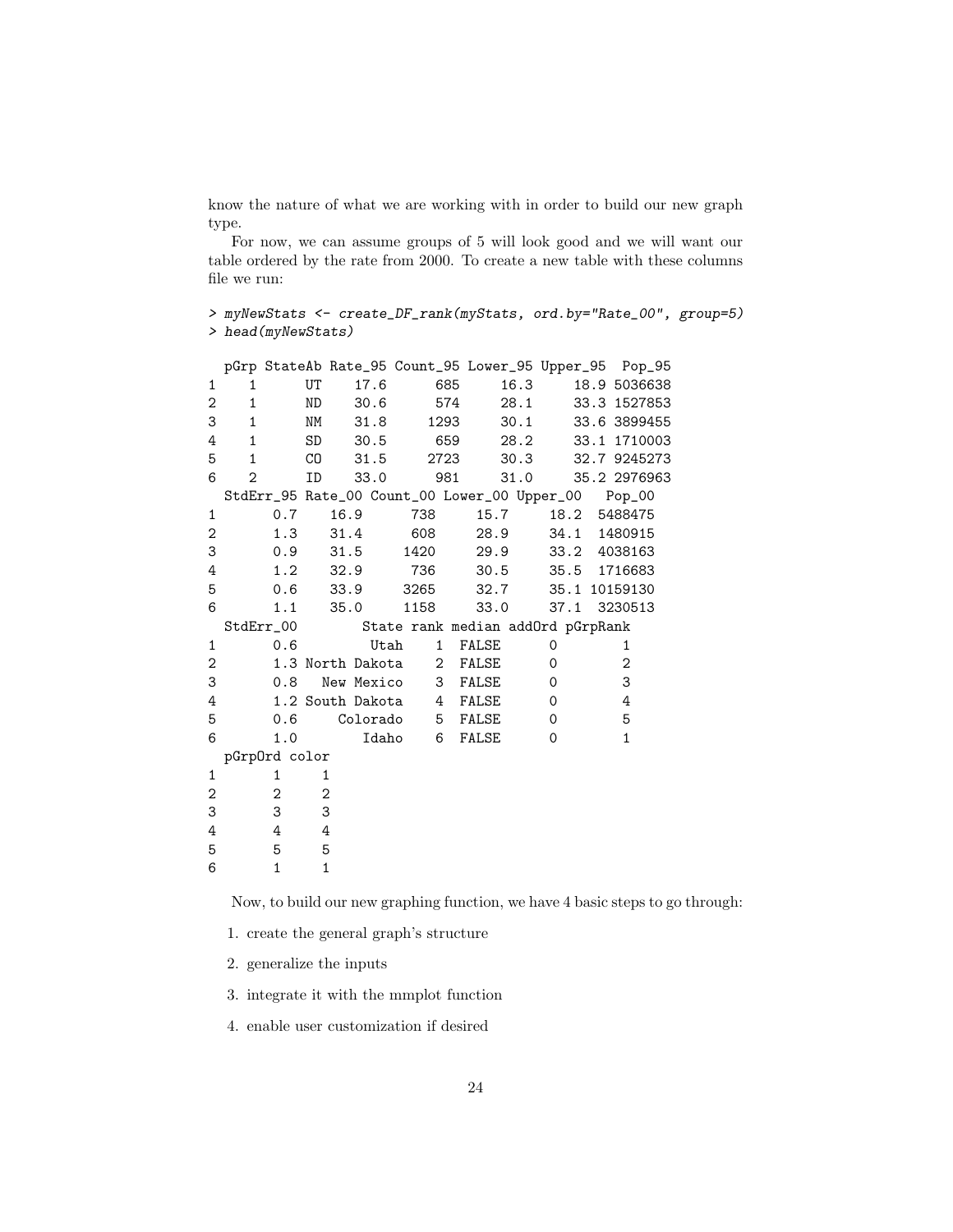Step 1: First we use ggplot2 to create the general structure of the graphs as we would like to see them. We can use geom\_segment function in ggplot2 to make arrows. On our graph we would like an arrow starting at the 1995 rate extending to the 2000 rate so these columns will obviously be used for our "x" and "xend" parameters. The y coordinates can be inferred from the "pGrpOrd" column which has been created for just this purpose. Setting both the "y" and "yend" parameters equal to "pGrpOrd" should result in a flat arrow for each state, descending down our graph in an order which will match our label column as well as any other graphs being presented.

First, we can use the "color" column (which is calculated in create.DF.rank based on the pGrpOrd column) to vary the color of arrows within each perceptual group. Second, for various portions of the mmplot function code, we must use facet\_grid instead of facet\_wrap.

```
> library(ggplot2)
```

```
> library(grid)
```

```
> ### ggplot2 code:
```
*> ggplot(myNewStats) +*

- *+ geom\_segment(aes(x=Rate\_95, y=-pGrpOrd,*
- *+ xend=Rate\_00, yend=-pGrpOrd, colour=factor(color)),*
- *+ arrow=arrow(length=unit(0.1,"cm"))) +*
- *+ facet\_grid(pGrp~., scales="free\_y") +*
- *+ scale\_colour\_manual(values=c("red","orange","green","blue","purple"),*

```
+ guide="none")
```

```
> ggsave(file="fig5.jpeg", dpi=300)
```
Step 2: This graph in Figure [5](#page-25-0) looks like it is in the basic form we need. Good initial start but we need to change our x coordinate columns and color palette from being hard coded to being user specified. As noted earlier, the mmplot function provides the panel object, the panel number, the stats data table and the attribute list. It is this attributes list through which the color and data specifications are going to be provided to the function. Without delving too far into the details of this list just yet, we can take for granted that the user specified color palette will be stored in the colors slot in the plot section of the object and the names of our data columns will be stored in the panel.data slot of one of the panel sections; the panel number tells us which panel section to look in.

In writing our function we can refer to the panel object, the panel number, stats table and the attribute list however we like. We've already been referring to the data table as myNewStats so, along those same lines, let's call the other items myPanel, myNumber, and myAtts respectively. In the next section we will start referring to myAtts and myNumber so it is helpful to set up a fake list and fake number to work with while we build our function that we can work with to test our code as we go along. The sample. att function will provide this list for us and we will simply set myNumber equal to 1.

*> myAtts <- sample\_att()*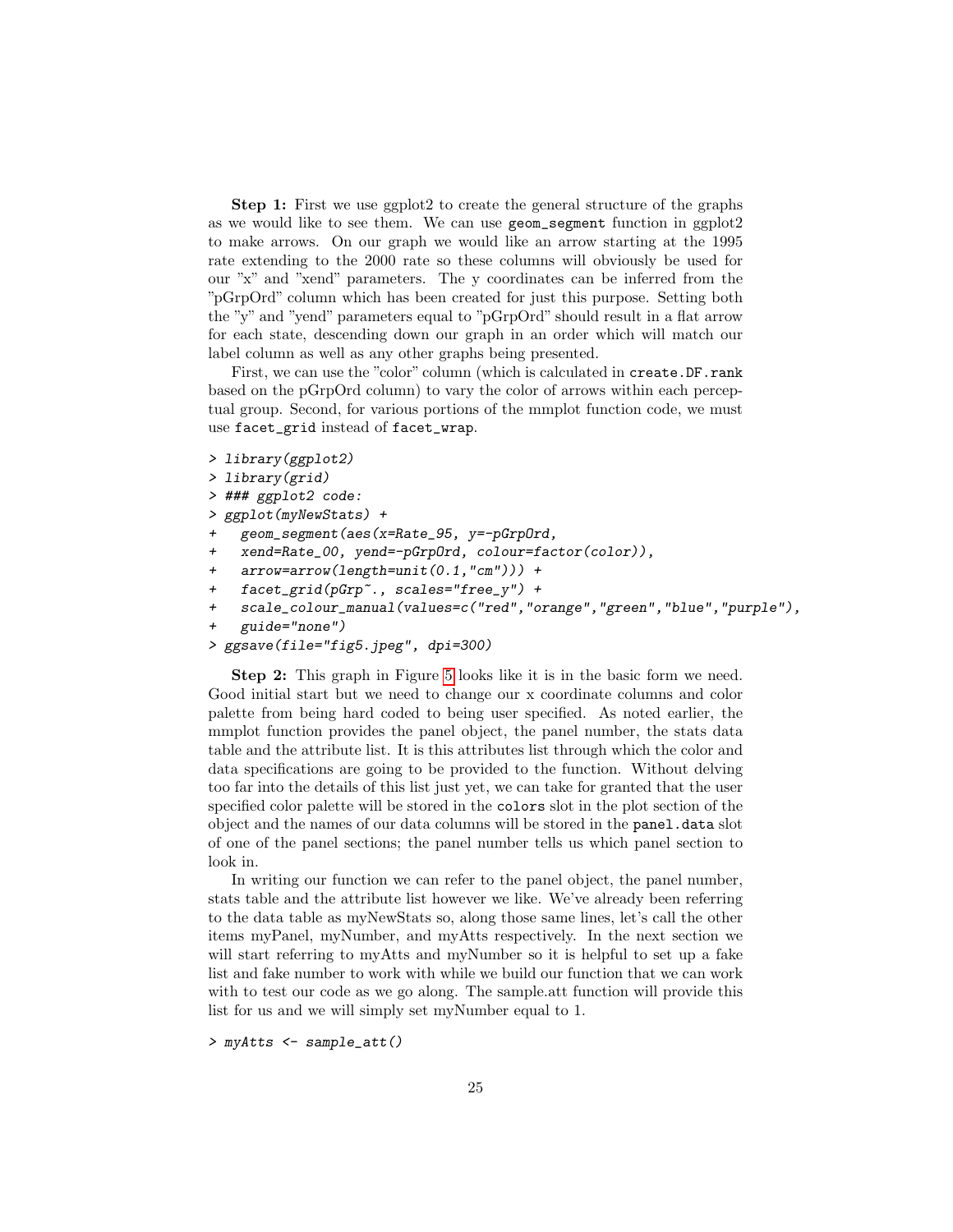

<span id="page-25-0"></span>Figure 5: Initial mmplot with new panel type of arrow plot

#### *> myNumber <- 1*

This is just a dummy attribute list for now so we need to overwrite its entries with our specifications from above so that we can continue to test and have everything work as expected:

```
> myAtts$colors <- c("red","orange","green","blue","purple")
> myAtts[[myNumber]]$panel.data <- c("Rate_95","Rate_00")
```
We will pull out our color list and panel column list into variables called myColors and myColumns. This means myColumns will be a vector with the myColumns[1] referring to the start points and myColumns[2] referring to the end points of our arrows. The code to pull these items out of the attributes list will look like this:

```
> myColors <- myAtts$colors
> # pulls color out of the plot level
> # section of the "myAtts" attributes list
> myColumns <- myAtts[[myNumber]]$panel.data
> # looks in the panel level section numbered
> # "myNumber" of the "myAtts" attributes list
```
We need to work around ggplot a bit in order for it to understand where to find our data. Using the syntax "x=myColumns[1], xend=myColumns[2]" won't work in ggplot. Instead, we have to hard code which column names to look for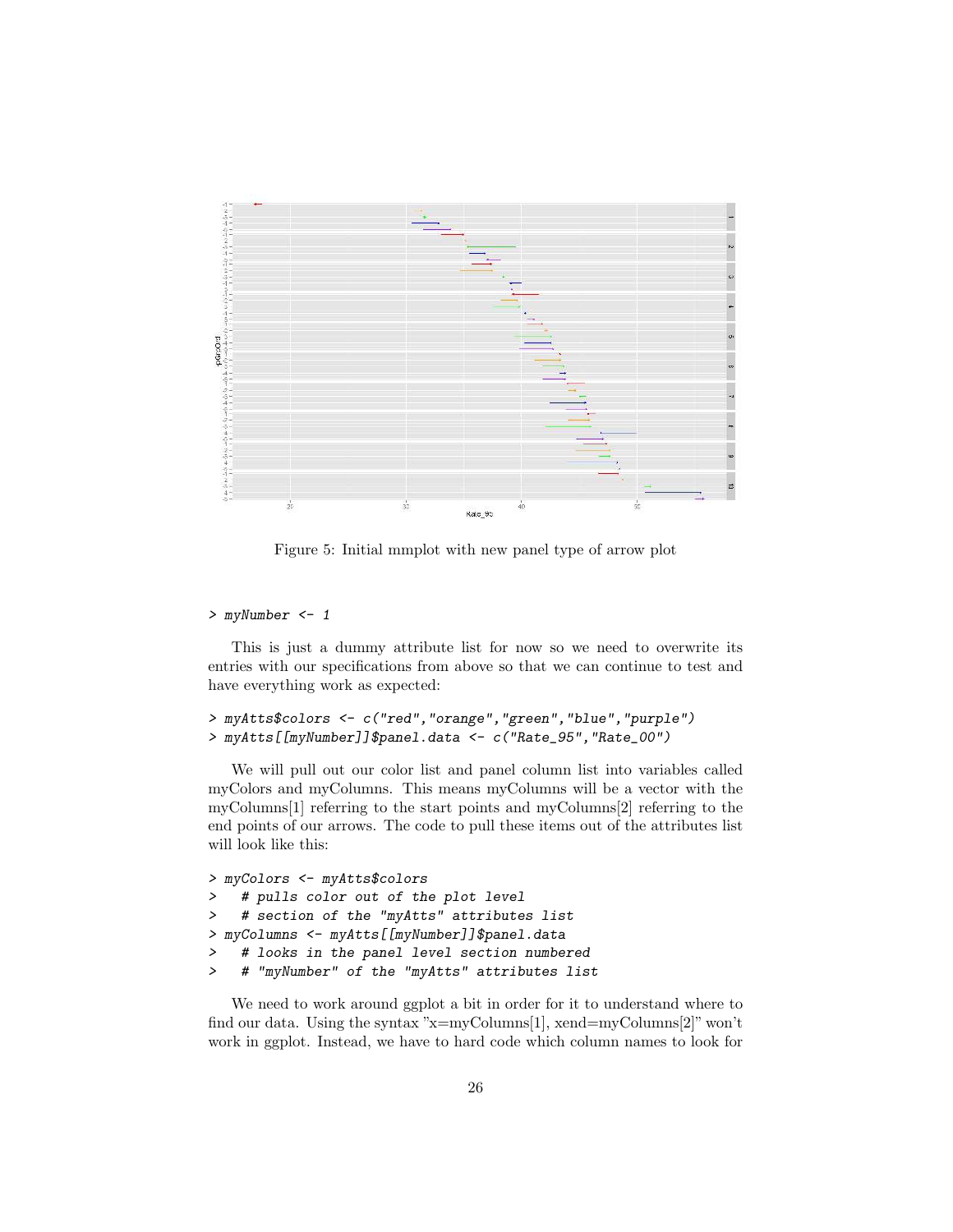(i.e. "x=data1, xend=data2") and add those columns to myNewStats. This is illustrated with the following code:

```
> myNewStats$data1 <- myNewStats[, myColumns[1]]
> myNewStats$data2 <- myNewStats[, myColumns[2]]
> myPanel <- ggplot(myNewStats) +
+ geom_segment(aes(x=data1, y=-pGrpOrd,
   + xend= data2, yend=-pGrpOrd, colour=factor(color)),
    + arrow=arrow(length=unit(0.1,"cm"))) +
    + facet_grid(pGrp~.) +
   + scale_colour_manual(values=myColors,
```

```
+ guide="none")
```




Note that we have also gone ahead and stored this graph in the myPanel object as we will eventually be returning this back to the mmplot function anyways. This means the last line of code (simply "myPanel") has the dual purpose of telling R to show us our graph but will also return the panel object back to the mmplot function when we're finally ready to compile this into function form.

Step 3: We are getting close to being able to implement our graph but we still have to clean it up a bit in order for it to seamlessly match the rest of our linked micromap. There are several built in functions that work to this end. We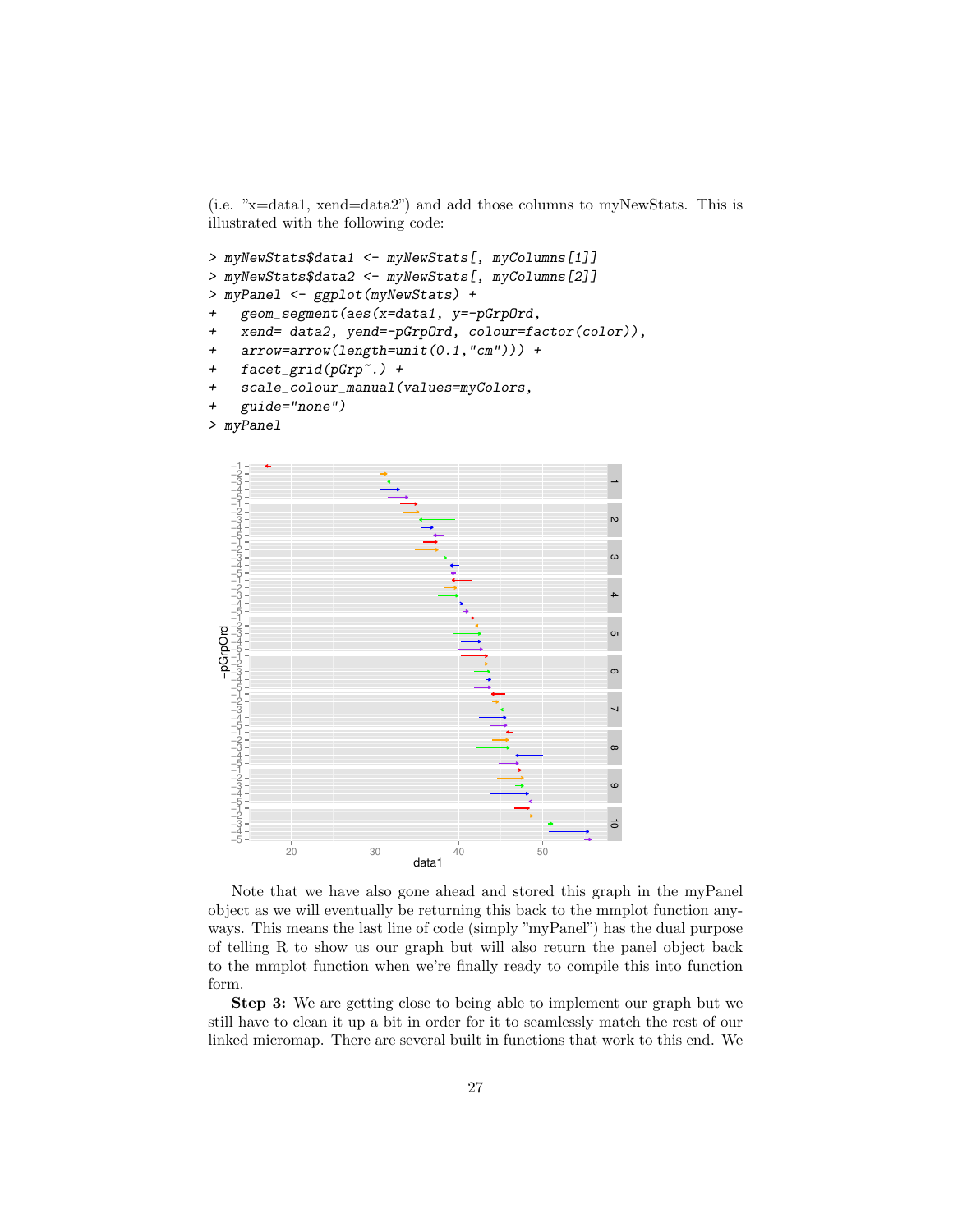

<span id="page-27-0"></span>Figure 6: Intermediate mmplot with new panel type of arrow plot

have stored our plot in a variable called myPanel that we can send out to the assimilatePlot function to do all the needed work for us.

```
> assimilatePlot(myPanel, myNumber, myAtts)
> ggsave(file="fig6.jpeg", dpi=300)
```
Our graph in Figure [6](#page-27-0) looks like it will probably fit right in with the rest of the linked micromap plot. Now, we just need to put our code in proper function form:

```
> arrow_plot_build <- function(myPanel, myNumber, myNewStats, myAtts){
+ myColors <- myAtts$colors
+ myColumns <- myAtts[[myNumber]]$panel.data
    + myNewStats$data1 <- myNewStats[, myColumns[1]]
    + myNewStats$data2 <- myNewStats[, myColumns[2]]
    + myPanel <- ggplot(myNewStats) +
    + geom_segment(aes(x=data1, y=-pGrpOrd,
    + xend= data2, yend=-pGrpOrd,
   + colour=factor(color)),
   + arrow=arrow(length=unit(0.1,"cm"))) +
   + facet_grid(pGrp~.) +
    + scale_colour_manual(values=myColors, guide="none")
+ myPanel <- assimilatePlot(myPanel, myNumber, myAtts)
    + }
> myPanel
```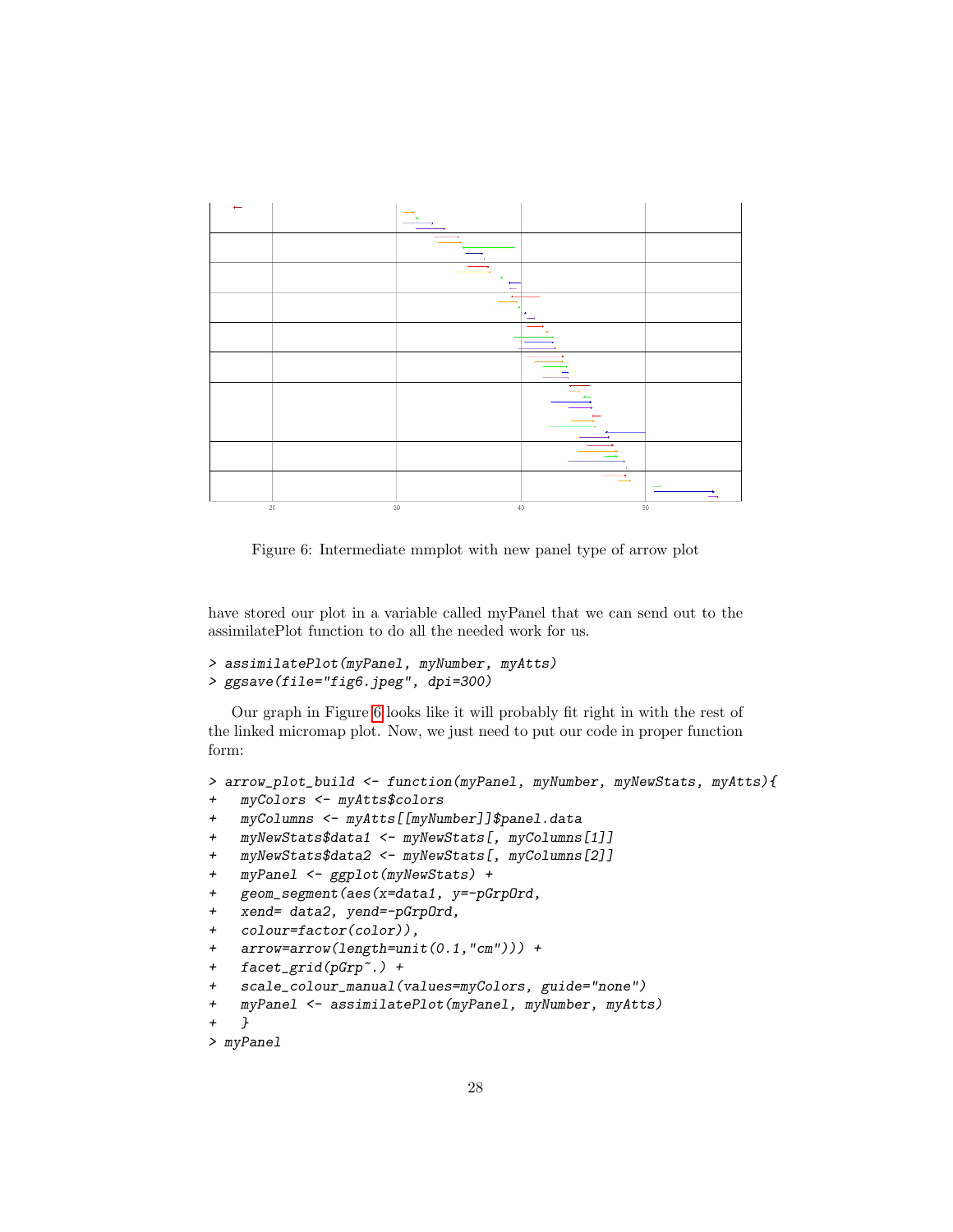

Dealing with a median row: An additional issue to deal with is dealing with inserting a median row. There is a built in function that should handle this fairly we called alterForMedian. If, after we've added our new columns, we simply hand that function our stats table and the attributes list, it should give us back one that has been altered as needed. We also need to slightly alter the facet\_grid line to allow for the median to be a different size.

```
> arrow_plot_build <- function(myPanel, myNumber, myNewStats, myAtts){
```
- *+ myColors <- myAtts\$colors*
- *+ myColumns <- myAtts[[myNumber]]\$panel.data*
- *+ myNewStats\$data1 <- myNewStats[, myColumns[1]]*
- *+ myNewStats\$data2 <- myNewStats[, myColumns[2]]*
- *+ myNewStats <- alterForMedian(myNewStats, myAtts)*
- *+ myPanel <- ggplot(myNewStats) +*
- *+ geom\_segment(aes(x=data1, y=-pGrpOrd,*
- *+ xend= data2, yend=-pGrpOrd,*
- *+ colour=factor(color)),*
- *+ arrow=arrow(length=unit(0.1,"cm"))) +*
- *+ facet\_grid(pGrp~., space="free", scales="free\_y") +*
- *+ scale\_colour\_manual(values=myColors, guide="none")*

```
+ myPanel <- assimilatePlot(myPanel, myNumber, myAtts)
```

```
+ }
```

```
> myPanel
```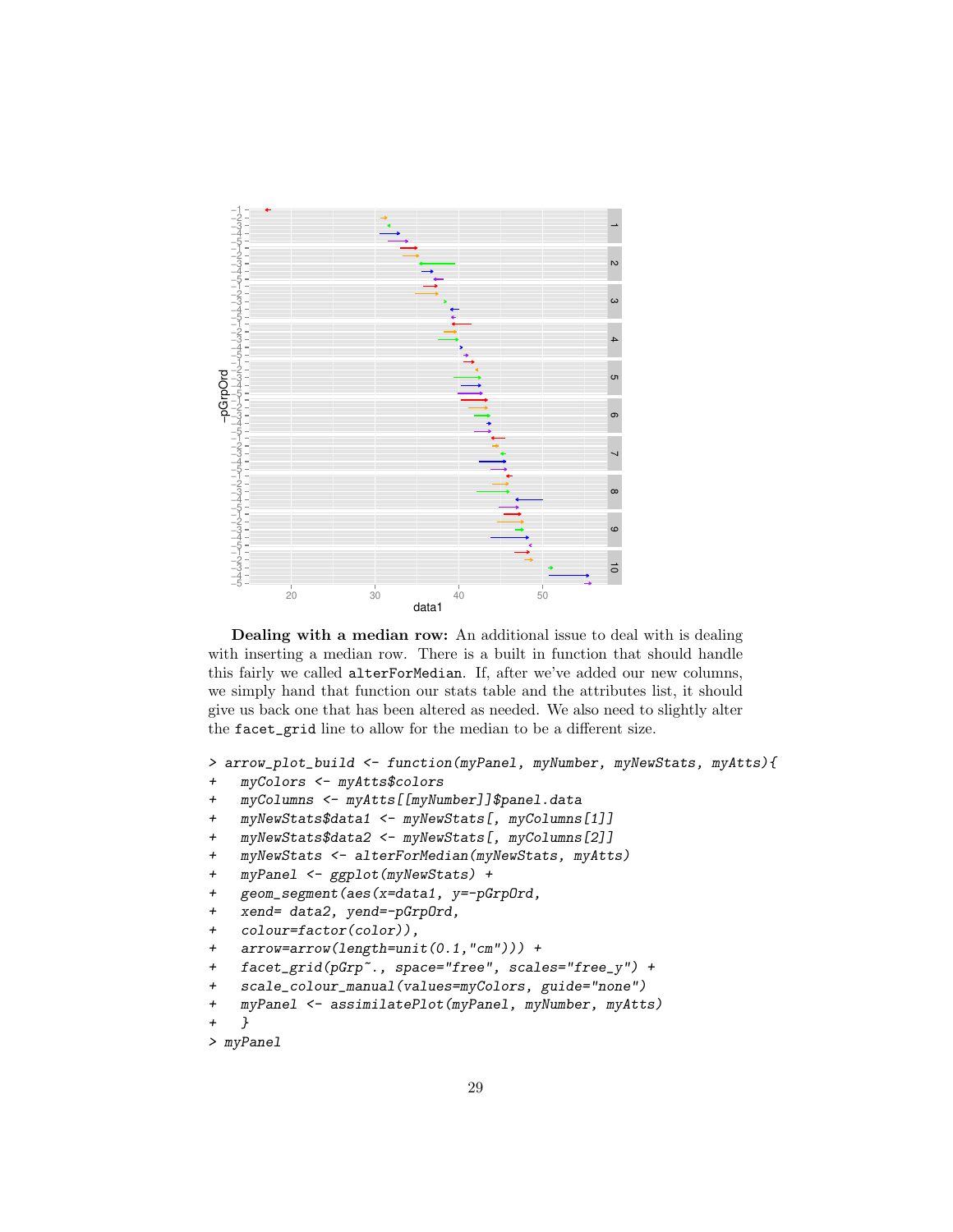

After we run this function, or saving it to a file and then sourcing that file, we'll be able to tell the mmplot function to build this graph simply entering a panel type of "arrow.plot".

Optional Step 4 - specializing user controlled attributes: If we run the line of code:

#### > print(myAtts)

We can see a full list of attributes available for alteration/specification by a user. All of these attributes (e.g. axis labels, background color, grid lines, etc.) are applied to the graph through the assimilatePlot function so if we like how our graph looks and don't feel the need to give the user any more control on its features we can stop here. However, there might be some changes that users would like to make such as the width of the arrows and lengths of the arrow heads. In order to allow these changes by users we need to: a) create extra slots in our panel level of the attributes list and b) alter our code to recognize these options.

Creating the extra slots in the attribute list is actually not a terribly difficult process. This is done for every graph that has already been built into the micromap library. What these built in graphs have that ours is still lacking is a personalized "attribute function". When the mmplot function sees a panel type of "arrow.plot", it's already looking for an attribute function called arrow.plot.att to supply the panel level list for our all encompassing attribute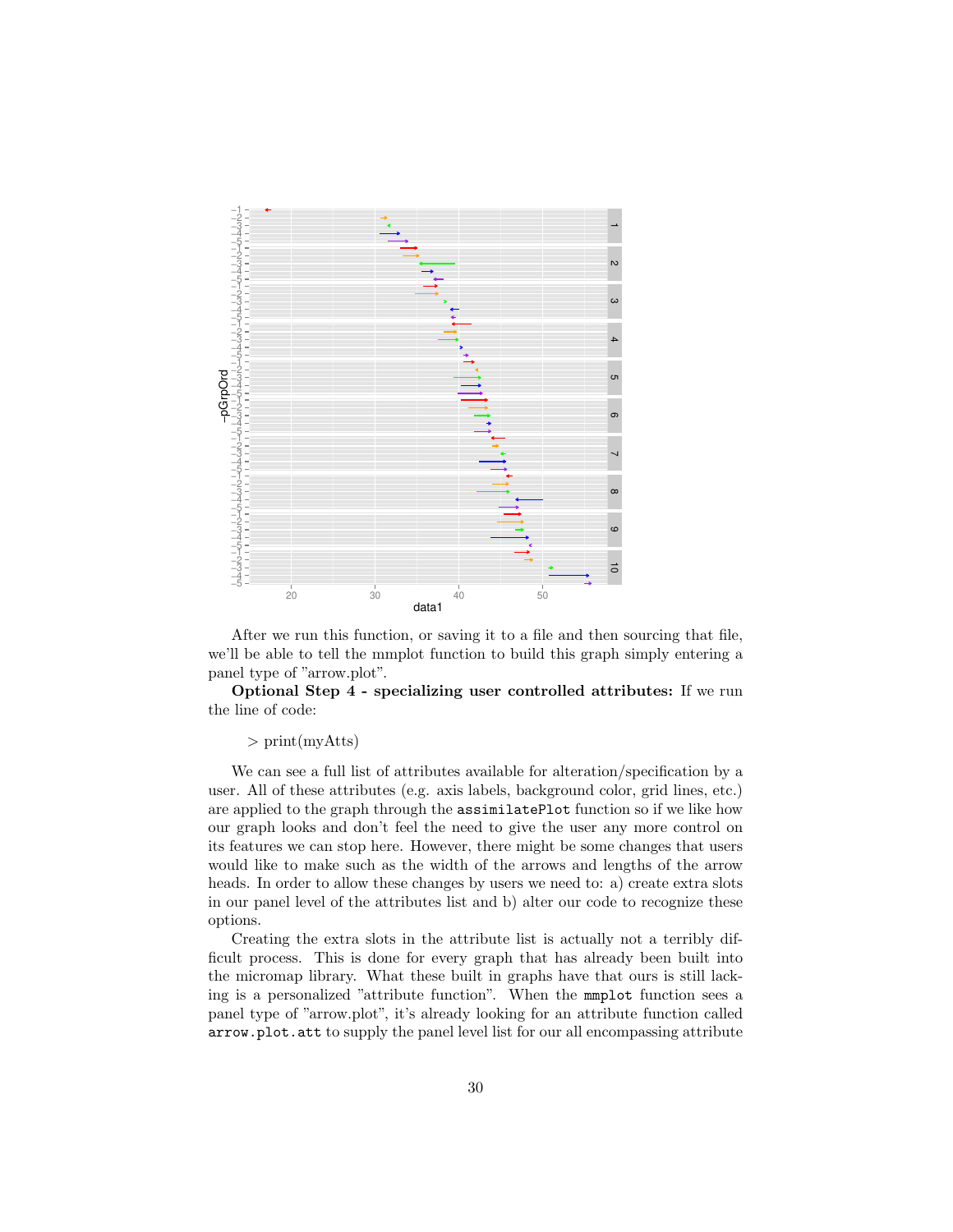list that is being passed around, but we haven't created this yet; so it settles on a built in function called standard.att. We'll use standard.att to build our new arrow.plot.att function.

In the code below we first start with standard.att to get our useful base list, and then we append on the new attributes we'd like to control. We'll call these new attributes "line.width" and "tip.length".

```
> myPanelAtts <- standard_att()
> myPanelAtts <- append(myPanelAtts,
+ list(line.width=1, tip.length=1))
```
Note that the  $"=1"$  is setting our defaults for these 2 entries at  $"1"$ . We can control what "1" actually implies later. Now let's put this into function form. Note that the mmplot function "sends" nothing to this function. It only wants a list of attributes back. Which makes our function simply look like:

```
> arrow_plot_att <- function(){
    + myPanelAtts <- standard_att()
    + myPanelAtts <- append(myPanelAtts,
    + list(line.width=1, tip.length=1))
+ }
```
Simple enough. Now let's revisit our arrow.plot function and insert lines to pull these attribute specifications out of the attribute list and implement them in our graphing code:

```
> arrow_plot_build <- function(myPanel, myNumber, myNewStats, myAtts){
    + myColors <- myAtts$colors
    + myColumns <- myAtts[[myNumber]]$panel.data
   + myLineWidth <- myAtts[[myNumber]]$line.width
    + # Again, note that these are stored in the panel level section of the
   + myTipLength <- myAtts[[myNumber]]$tip.length # attributes object
   + myNewStats$data1 <- myNewStats[, myColumns[1]]
   + myNewStats$data2 <- myNewStats[, myColumns[2]]
   + myNewStats <- alterForMedian(myNewStats, myAtts)
   + myPanel <- ggplot(myNewStats) +
   + geom_segment(aes(x=data1, y=-pGrpOrd,
   + xend= data2, yend=-pGrpOrd,
   + colour=factor(color)),
   + arrow=arrow(length=unit(0.1*myTipLength,"cm")),
   + size=myLineWidth) +
   + facet_grid(pGrp~., space="free", scales="free_y") +
+ scale_colour_manual(values=myColors, guide="none")
+ myPanel <- assimilatePlot(myPanel, myNumber, myAtts)
    + }
> myPanel
```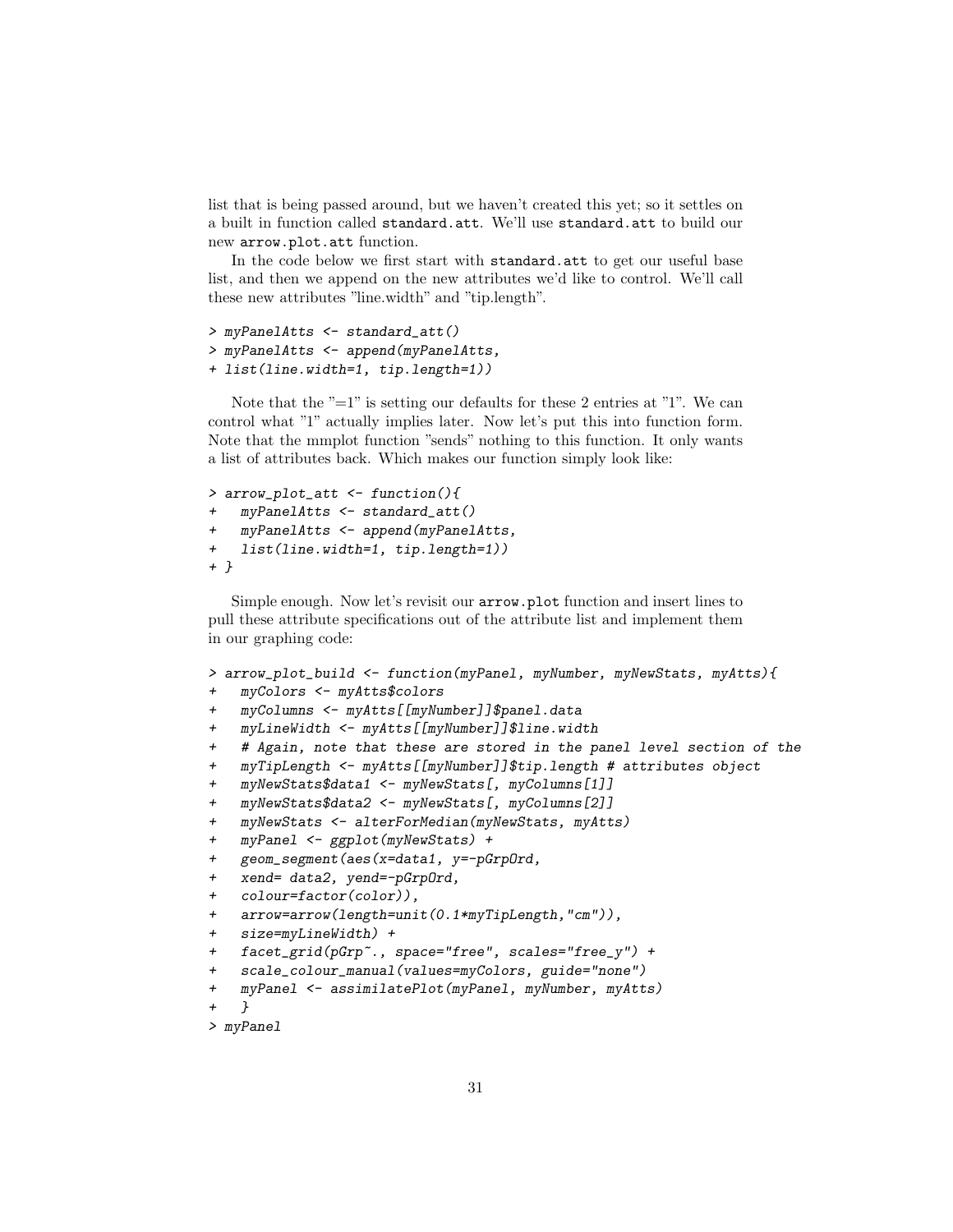

Step Last: Now let's try to implement this new panel in a simple linked micromap (using the statePolys map data from the initial example) and adjust the line width and tip length while we're at it.

```
> mmplot(stat.data=myStats,
+ map.data=statePolys,
+ panel.types=c("map","labels", "arrow_plot"),
+ panel.data=list(NA,"State", list("Rate_95","Rate_00")),
+ ord.by="Rate_00",
+ grouping=5,
+ map.link=c("StateAb","ID"),
+ panel.att=list(list(3, line.width=1.25, tip.length=1.5)),
+ print.file="fig7.jpeg", print.res=300)
```
It looks like our new graph has been implemented nicely. We can obviously still clean this up a bit and might as well add in some extra plots as well. Also, we should bring Washington DC back into the picture (i.e. use our original myStats table) and make sure our median row is displaying correctly with the new graph. Using dot legend we will add a legend and tweek the panel attributes section quite a bit, we are ready to present the following:

```
> data(lungMort)
> myStats <- lungMort
```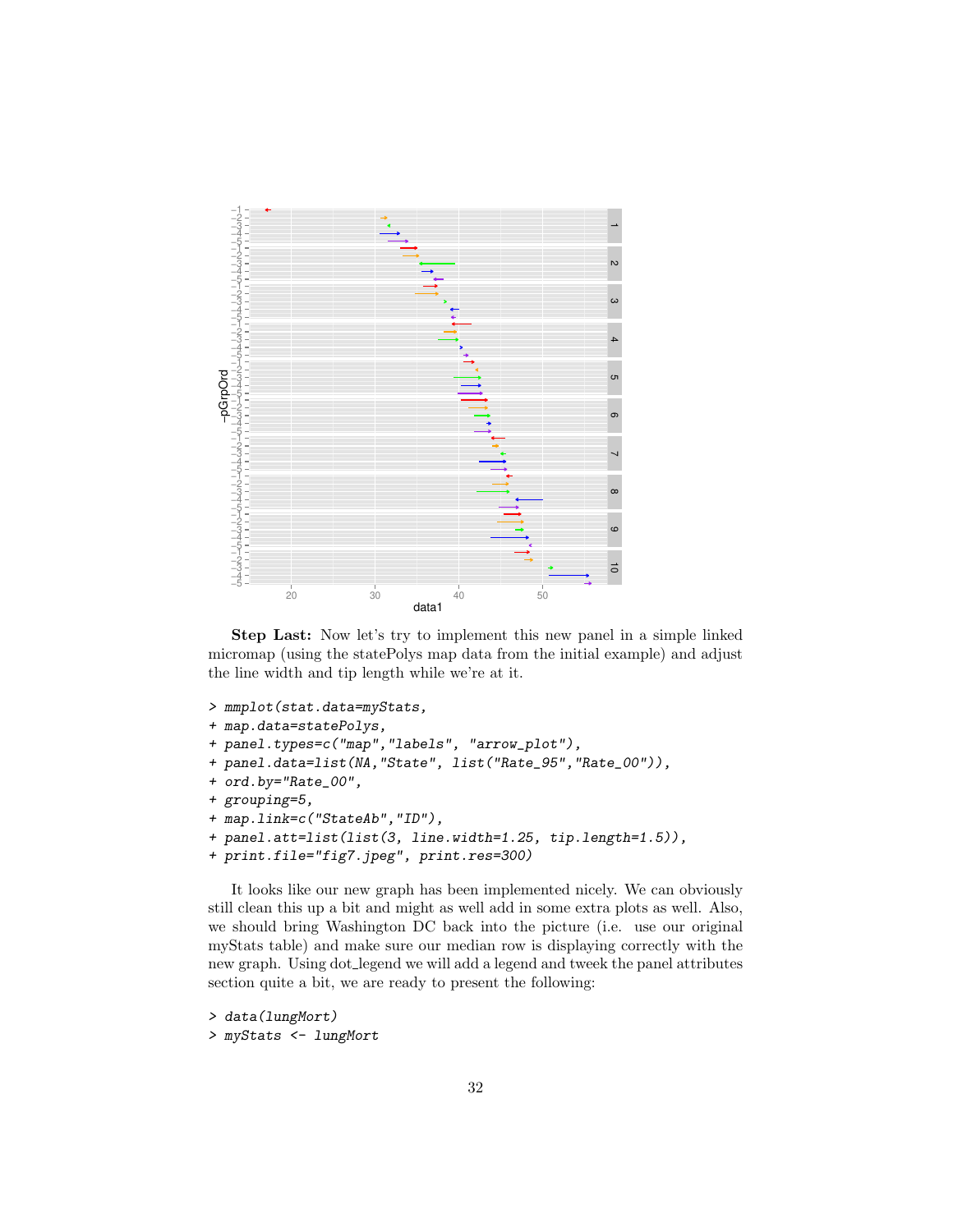

Figure 7: mmplot with new panel type of arrow plot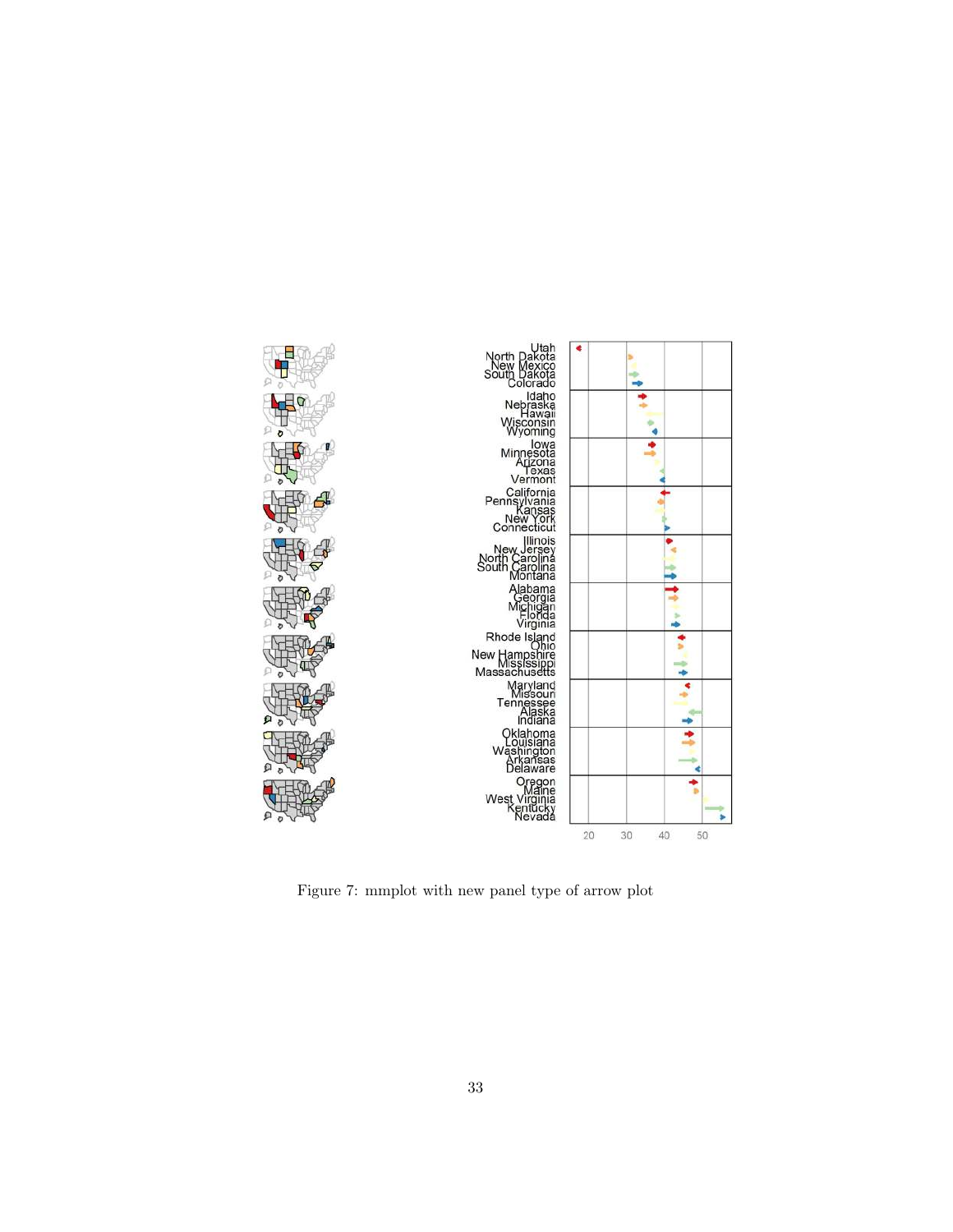```
> mmplot(stat.data=myStats,
+ map.data=statePolys,
+ panel.types=c("map", "dot_legend", "labels", "dot_cl", "arrow_plot"),
+ panel.data=list(NA,
+ "points",
+ "State",
+ list("Rate_00","Lower_00","Upper_00"),
+ list("Rate_95","Rate_00")),
+ ord.by="Rate_00", grouping=5,
+ median.row=T,
+ map.link=c("StateAb","ID"),
+ plot.height=10,
+ colors=c("red","orange","green","blue","purple"),
+ panel.att=list(list(1, header="Light Gray Means\n Highlighted Above",
+ map.all=TRUE,
+ fill.regions="two ended",
+ inactive.fill="lightgray",
+ inactive.border.color=gray(.7),
+ inactive.border.size=2,
+ panel.width=1),
+ list(2, point.type=20,
+ point.border=TRUE),
+ list(3, header="U.S. \nStates ",
+ panel.width=.8,
+ align="left", text.size=.9),
+ list(4, header="State 2000\n Rate and 95% CI",
+ graph.bgcolor="lightgray",
+ xaxis.ticks=list(20,30,40,50),
+ xaxis.labels=list(20,30,40,50),
+ xaxis.title="Deaths per 100,000"),
+ list(5, header="State Rate Change\n 1995-99 to 2000-04",
+ line.width=1.25, tip.length=1.5,
+ graph.bgcolor="lightgray",
+ xaxis.ticks=list(20,30,40,50),
+ xaxis.labels=list(20,30,40,50),
+ xaxis.title="Deaths per 100,000")),
+ print.file="fig8.jpeg", print.res=300)
```
# 6 Group-Categorized Micromaps (mmgroupedplot function)

mmgroupedplot(stat.data, map.data, panel.types, panel.data, cat, map.link, ...) The **mmgroupedplot** function is very similar to the **mmplot** function described earlier. With the mmplot function, we had a one-to-one relationship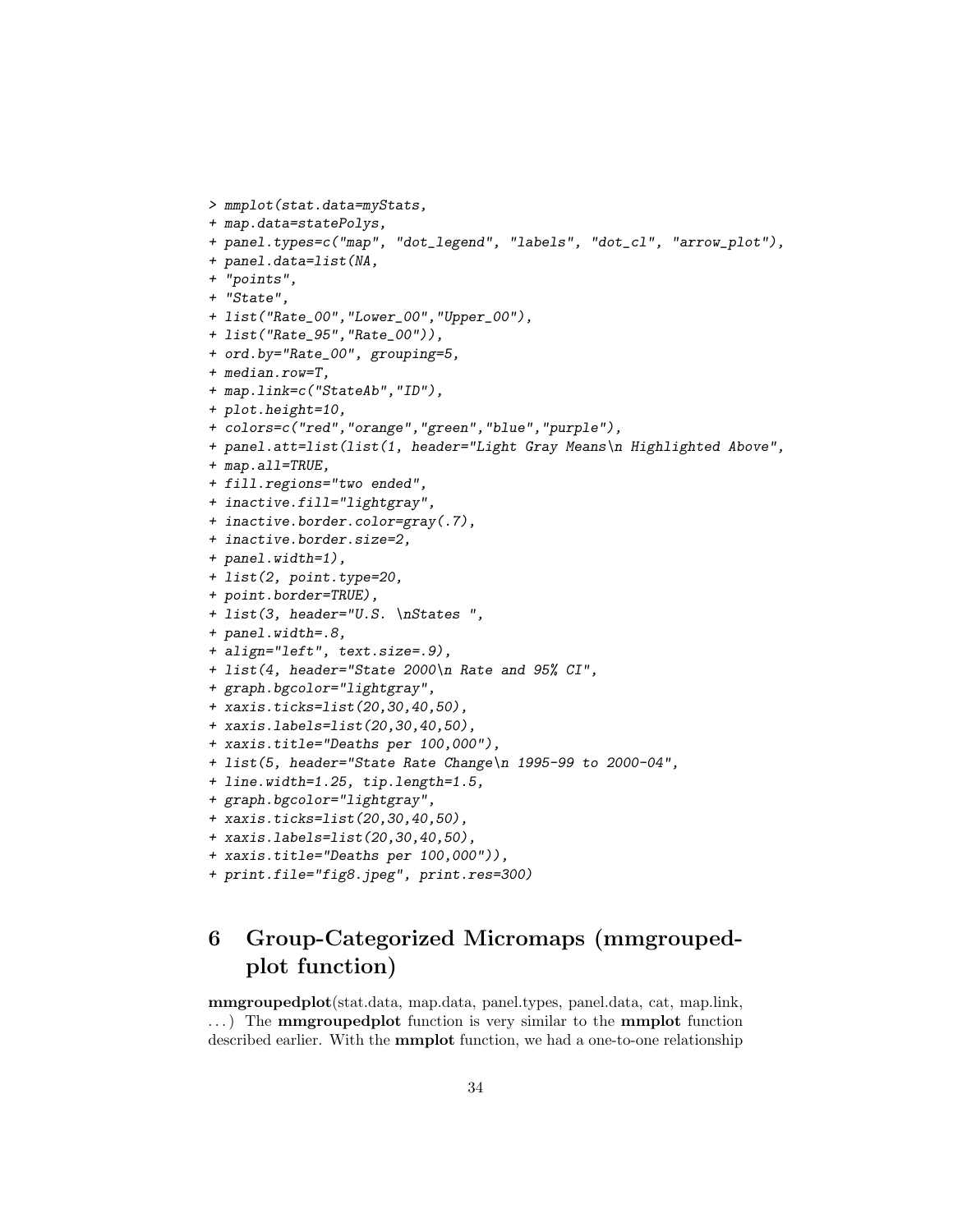

Figure 8: Cancer Rate in 2000 and Change from 1995-1999 to 2000-2004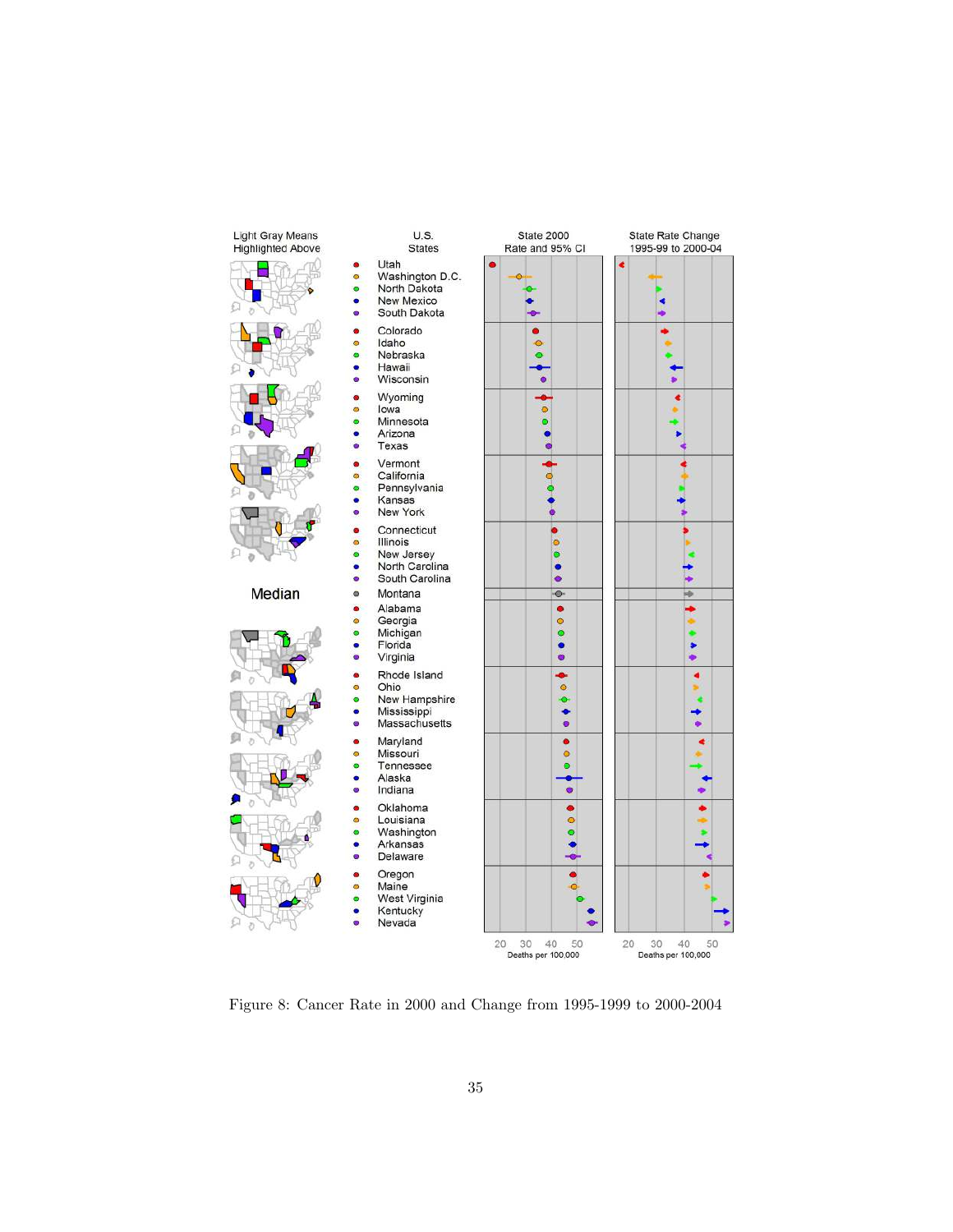with one polygon being associated with one statistical summary that appeared as a single row in a perceptual group. With a group-categorized micromap, we are going to have a one-to-many relationship with one polygon now being associated with several statistical summaries. This one to many relationship is reflected in the structure of the statistical data table.

*> library(micromap)*

```
> data("vegCov")
```
1190 95600.88

*> head(vegCov, n = 9)*

|      |               | Type Subpopulation                                     |                                      |                         | Indicator         |
|------|---------------|--------------------------------------------------------|--------------------------------------|-------------------------|-------------------|
|      | 1140 National |                                                        | National CondClassWgt4b.VEGCVR_COND  |                         |                   |
|      | 1141 National |                                                        | National CondClassWgt4b.VEGCVR_COND  |                         |                   |
|      | 1142 National |                                                        | National CondClassWgt4b.VEGCVR_COND  |                         |                   |
| 1188 | ecowsa3       |                                                        | EHIGH CondClassWgt4b.VEGCVR_COND     |                         |                   |
| 1189 | ecowsa3       |                                                        | EHIGH CondClassWgt4b.VEGCVR_COND     |                         |                   |
| 1190 | ecowsa3       |                                                        | EHIGH CondClassWgt4b.VEGCVR_COND     |                         |                   |
| 1193 | ecowsa3       |                                                        | PLNLOW CondClassWgt4b.VEGCVR_COND    |                         |                   |
| 1194 | ecowsa3       |                                                        | PLNLOW CondClassWgt4b.VEGCVR_COND    |                         |                   |
| 1195 | ecowsa3       |                                                        | PLNLOW CondClassWgt4b.VEGCVR_COND    |                         |                   |
|      |               |                                                        | Category NResp Estimate.P StdError.P |                         |                   |
| 1140 |               | 1:LEAST DISTURBED                                      |                                      | 698 47.61908            | 1.511643          |
|      |               | 1141 2: INTERMEDIATE DISTURBANCE                       | 394                                  | 28.31880  1.533217      |                   |
| 1142 |               | 3:MOST DISTURBED                                       |                                      | 291  19.33501  1.229759 |                   |
| 1188 |               | 1:LEAST DISTURBED                                      |                                      | 129  42.16749  2.597053 |                   |
|      |               | 1189 2: INTERMEDIATE DISTURBANCE                       |                                      | 92 30.70827 2.685939    |                   |
| 1190 |               | 3:MOST DISTURBED                                       | 48                                   | 17.58212                | 1.990464          |
| 1193 |               | 1:LEAST DISTURBED                                      | 155                                  |                         | 47.53334 2.753267 |
|      |               | 1194 2: INTERMEDIATE DISTURBANCE                       | 111                                  | 24.45491                | 2.544108          |
| 1195 |               | 3:MOST DISTURBED                                       | 145                                  | 25.95537                | 2.341336          |
|      |               | LCB95Pct.P UCB95Pct.P Estimate.U StdError.U LCB95Pct.U |                                      |                         |                   |
| 1140 | 44.65632      | 50.58185                                               | 516806.99                            | 18907.163               | 479749.63         |
| 1141 | 25.31375      | 31.32385                                               | 307342.20                            | 17184.380               | 273661.43         |
| 1142 | 16.92473      | 21.74529                                               | 209841.67                            | 13516.940               | 183348.96         |
| 1188 | 37.07736      | 47.25762                                               | 187505.36                            | 13383.579               | 161274.03         |
| 1189 | 25.44393      | 35.97261                                               | 136549.87                            | 12402.806               | 112240.82         |
| 1190 |               | 13.68088 21.48336                                      | 78182.07 8887.312                    |                         | 60763.26          |
| 1193 |               | 42.13704 52.92965                                      | 186008.37                            | 11785.392               | 162909.42         |
| 1194 | 19.46855      | 29.44127                                               | 95697.40                             | 10313.978               | 75482.37          |
| 1195 | 21.36644      | 30.54430                                               | 101569.04                            | 9522.937                | 82904.42          |
|      | UCB95Pct.U    |                                                        |                                      |                         |                   |
| 1140 | 553864.35     |                                                        |                                      |                         |                   |
| 1141 | 341022.96     |                                                        |                                      |                         |                   |
| 1142 | 236334.39     |                                                        |                                      |                         |                   |
| 1188 | 213736.69     |                                                        |                                      |                         |                   |
| 1189 | 160858.93     |                                                        |                                      |                         |                   |

36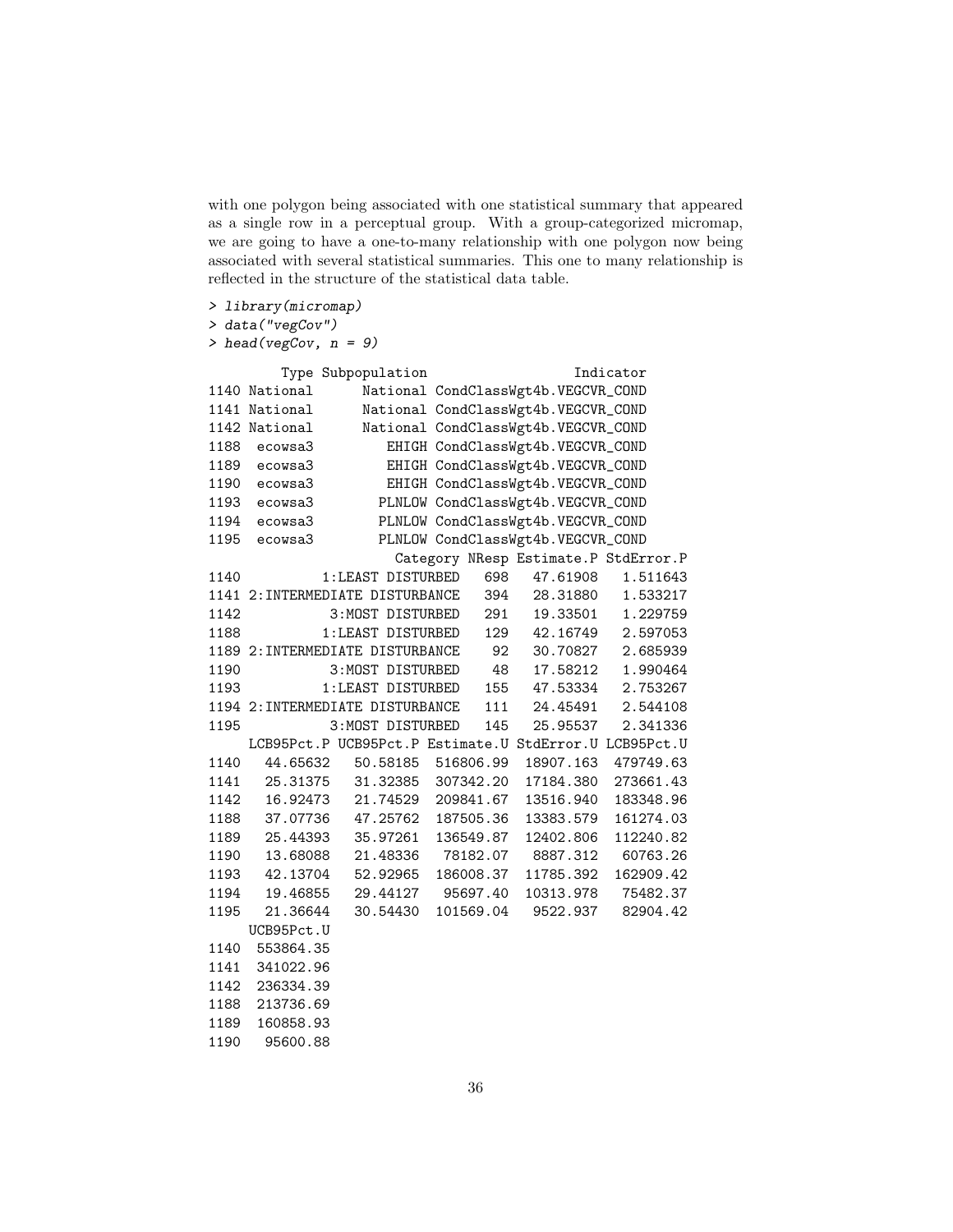| 1193 | 209107.31 |
|------|-----------|
| 1194 | 115912.42 |
| 1195 | 120233.65 |

The polygons, or areas, that we want to use are listed under Subpopulation as "National", "EHIGH", "PLNLOW", and "WMTNS", and each of those areas are repeated three times in the statistical data to correspond to the three levels of disturbance listed under the Category column. We want to produce a micromap that has a panel showing the Estimate.P values crossed with the disturbance categories for each area. We want a similar panel produced using the Estimate.U values. We need to examine the spatial polgyon dataframe to see how it is structured. We will use the WSA3 spatial polygon data frame that has already been thinned.

```
> data("WSA3")
> print(WSA3@data)
  WSA_3 WSA_3_NM area_mdm ID
1 EHIGH Eastern Highlands 1.197706e+12 EHIGH
2 PLNLOW Plains and Lowlands 3.949916e+12 PLNLOW
3 WMTNS West 2.640471e+12 WMTNS
     area_mdm area_mdm
1 1.197676e+12 1.196321e+12
2 3.949854e+12 3.951018e+12
3 2.640467e+12 2.641354e+12
```
Note that the column WSA 3 is potentially a good ID variable that could link the spatial and statistical data together. However, the WSA<sub>-3</sub> column does not list "National", but we can create that area after we make an inital map table using the **create\_map\_table** function.

```
> wsa.polys<-create_map_table(WSA3)
> head(wsa.polys)
```

|          |              |  | ID region poly coordsx coordsy hole plotorder plug |          |   |          |
|----------|--------------|--|----------------------------------------------------|----------|---|----------|
| 1 EHIGH  |              |  | 2 672579.2 49281.8017                              |          |   |          |
| 2 EHIGH  | 1            |  | 2 692236.2 27743.7400                              | ∩        | 3 | $\Omega$ |
| 3 EHIGH  | $1 \quad$    |  | 2 662403.9 17823.7596                              | 0        | 3 | ∩        |
| 4 EHIGH  | $\mathbf{1}$ |  | 2 656638.2 3781.2090                               | ∩        | 3 | $\Omega$ |
| 5 EHIGH  | 1            |  | 2 643629.7 9115.8818                               | $\Omega$ | 3 | ∩        |
| 6 F.HTGH | 1.           |  | 2 632432.9 -139.7886                               |          | 3 |          |

To create a National area, we can just use the perimeter outline from EHIGH, PLNLOW, and WMTNS and avoid using any of the interior polygons by setting "plug" and "hole" arguments to zero. Each of the polygons needs to have an unique number. Here is the code to create a National area and to assign a unique number to every polygon.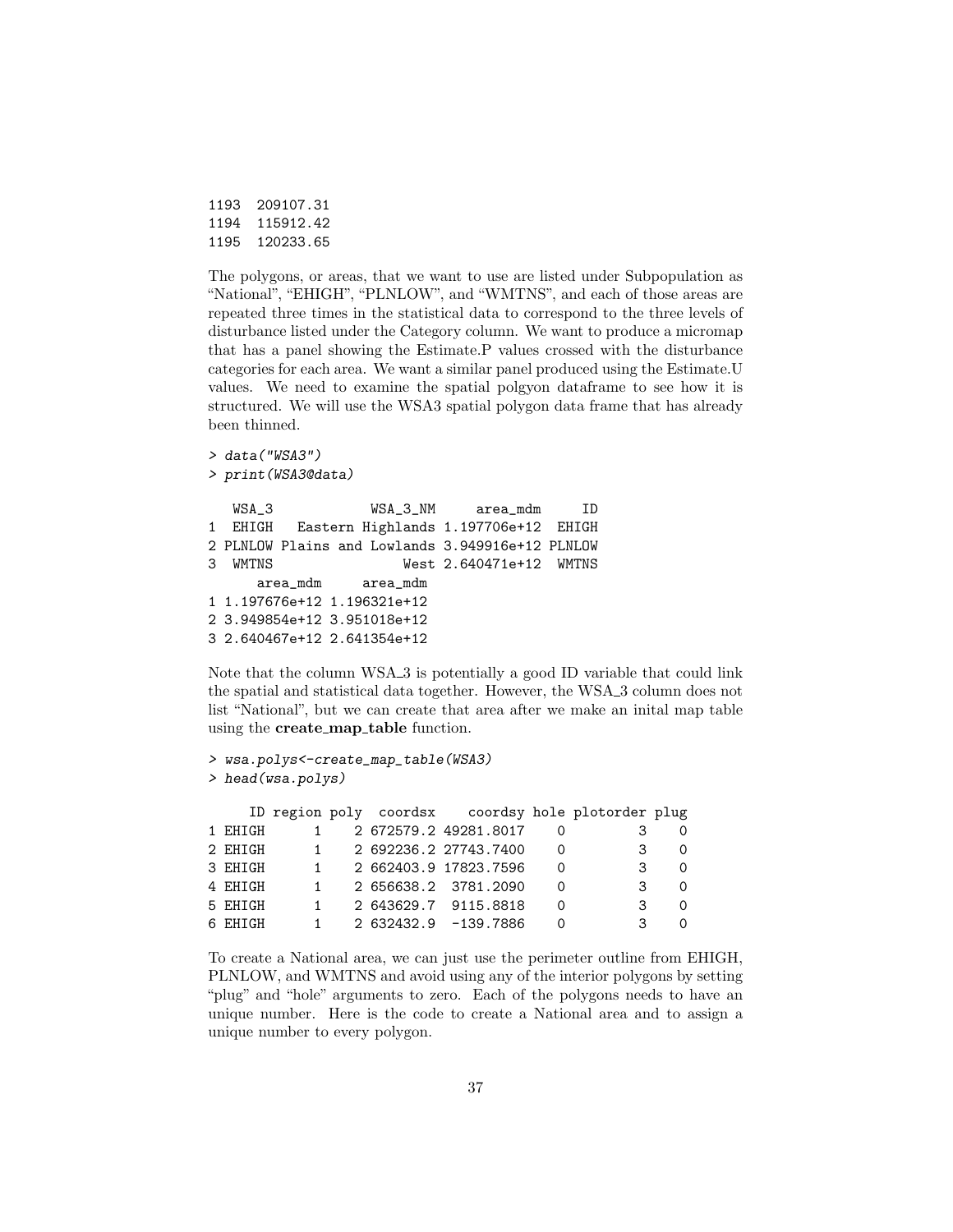```
> national.polys<-subset(wsa.polys, hole==0 & plug==0)
> national.polys<-transform(national.polys, ID="National", region=4,
+ poly=region*1000 + poly)
> head(national.polys)
      ID region poly coordsx coordsy hole plotorder
1 National 4 1002 672579.2 49281.8017 0 3
2 National 4 1002 692236.2 27743.7400 0 3
3 National 4 1002 662403.9 17823.7596 0 3
4 National 4 1002 656638.2 3781.2090 0 3
5 National 4 1002 643629.7 9115.8818 0 3
6 National 4 1002 632432.9 -139.7886 0 3
 plug
1 0
2 0
3 0
4 0
5 0
6 0
> wsa.polys<-rbind(wsa.polys,national.polys)
> head(wsa.polys)
    ID region poly coordsx coordsy hole plotorder plug
1 EHIGH 1 2 672579.2 49281.8017 0 3 0
2 EHIGH 1 2 692236.2 27743.7400 0 3 0
3 EHIGH 1 2 662403.9 17823.7596 0 3 0
4 EHIGH 1 2 656638.2 3781.2090 0 3 0
5 EHIGH 1 2 643629.7 9115.8818 0 3 0
6 EHIGH 1 2 632432.9 -139.7886 0 3 0
> str(wsa.polys)
'data.frame': 4626 obs. of 8 variables:
$ ID : Factor w/ 4 levels "EHIGH", "PLNLOW", ..: 1 1 1 1 1 1 1 1 1 1 ...
$ region : num 1 1 1 1 1 1 1 1 1 1 ...
$ poly : num 2 2 2 2 2 2 2 2 2 2 ...
$ coordsx : num 672579 692236 662404 656638 643630 ...
$ coordsy : num 49282 27744 17824 3781 9116 ...
$ hole : num 0 0 0 0 0 0 0 0 0 0 ...
$ plotorder: num 3 3 3 3 3 3 3 3 3 3 ...
$ plug : num 0 0 0 0 0 0 0 0 0 0 ...
```
We assigned the National region equal to 4 as the other areas had already been assigned the values 1, 2, and 3 when we applied the **create\_map\_table** function. Note how the ID column in the map table can be linked to the Subpopulation column in the data table.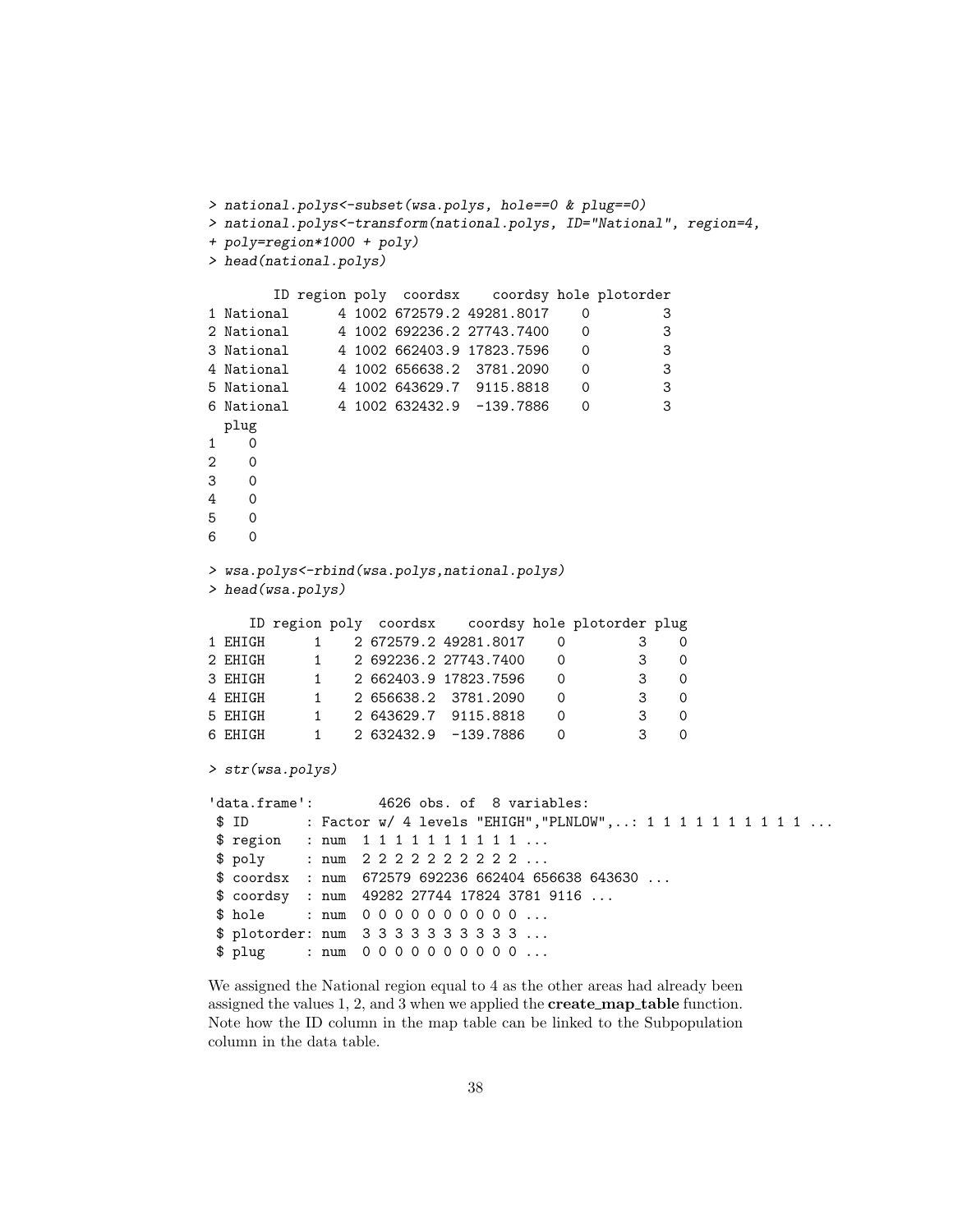We can now produce the basic group-categorized micromap using syntax very similar to mmplot function. We now specify two new arguments "grp.by" and "cat". The "grp".by specifies the areas or polygons we are using from the statistical data, and "cat" specifies the categories that will be crossed with each of the areas.

```
> mmgroupedplot(stat.data=vegCov,
+ map.data=wsa.polys,
+ panel.types=c("map", "labels", "bar_cl", "bar_cl"),
+ panel.data=list(NA,"Category",
+ list("Estimate.P","LCB95Pct.P","UCB95Pct.P"),
+ list("Estimate.U","LCB95Pct.U","UCB95Pct.U")),
+ grp.by="Subpopulation",
+ cat="Category",
+ map.link=c("Subpopulation", "ID"),
+ print.file="fig9.jpeg",print.res=300)
```
We can the refine that code to produce the finished version of a group-categorized micromap.

```
> mmgroupedplot(stat.data= vegCov,
+ map.data= wsa.polys,
+ panel.types=c("map", "labels", "bar_cl", "bar_cl"),
+ panel.data=list(NA,"Category",
+ list("Estimate.P","LCB95Pct.P","UCB95Pct.P"),
+ list("Estimate.U","LCB95Pct.U","UCB95Pct.U")),
+ grp.by="Subpopulation",
+ cat="Category",
+ colors=c("red3","green3","lightblue"),
+ map.link=c("Subpopulation", "ID"),
+ map.color="orange3",
+ plot.grp.spacing=2,
+ plot.width=7,
+ plot.height=4,
+ panel.att=list(list(1, header="Region", header.size=1.5,
+ panel.width=.75),
+ list(2, header="Category",
+ header.size=1.5,
+ panel.width=1.7),
+ list(3, header="Percent", header.size=1.5,
+ graph.bgcolor="lightgray",
+ xaxis.title="percent",
+ xaxis.ticks=list(0,20,40,60),
+ xaxis.labels=list(0,20,40,60)),
+ list(4, header="Unit", header.size=1.5,
+ graph.bgcolor="lightgray",
+ xaxis.title="thousands",
```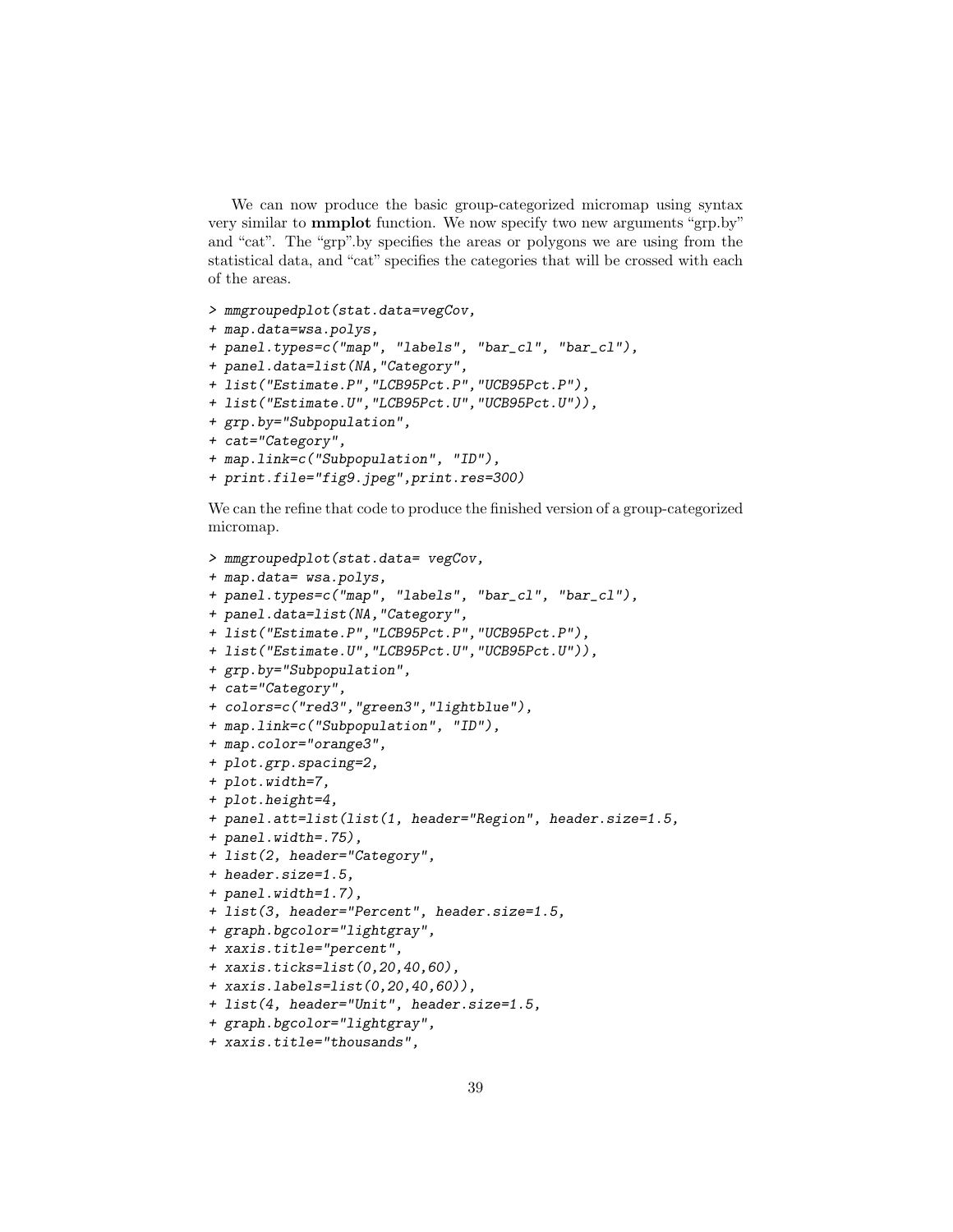

Figure 9: National Lake Assessment